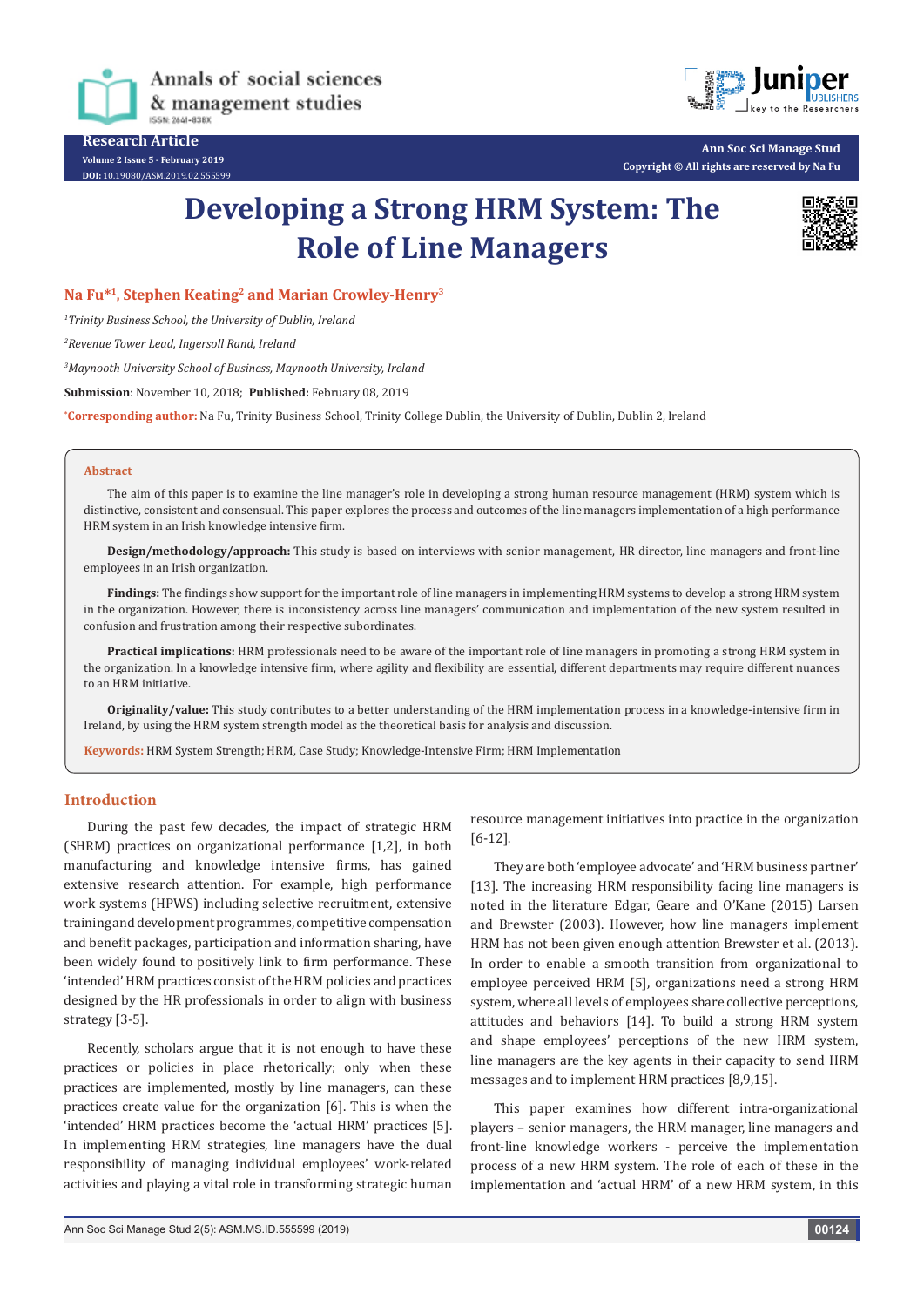case, a high-performance work system (HPWS) in a knowledgeintensive firm (KIF) in Ireland, is analyzed, particularly focusing on the line manager's role and how this is perceived. The study contributes to the research gap on the HRM implementation process by applying the HRM system strength model [14] to qualitative interview transcripts collected in an international KIF based in Ireland. Our study integrates views from multiple stakeholders in order to ascertain gaps in the distinctiveness, consistency and consensus features of a strong HRM system [14]. In particular, the relationship between the line managers and the employees is considered, in line with studies by Bos-Nehles and Bondarouk [15], Bos-Nehles, Van Riemsdijk & Kees Looise [8], and Kilroy & Dundon [9], that explored the employees' perceptions of line managers' intentions, performance and styles.

# **Research Context: Knowledge-Intensive Firms**

Knowledge-intensive firms (KIFs) have been defined as those firms where work is primarily intellectual and analytically taskbased; where jobs are not highly routinized and involve some degree of creativity and adaptation to specific circumstances; and where the workforce consists of well-educated and qualified employees to carry out the tasks and jobs successfully [16-18]. Examples of KIFs are high-technology, R&D-centred companies, management and IT consulting firms. KIFs operate in a dynamic and highly competitive environment Alvesson (1995) (2001). Products and services are more complex, and the rate of competition has accelerated, with shorter life-cycles [19] which

require constant adaptability. The telecommunications industry is a prime example of an industry where competition has accelerated.

The increasing use of internet-based calls, e.g. Skype, Voip (voice over IP), have raised the pressure for the telecommunications industry that provide landline and mobile phone services. In addition, customers' phone usage has evolved from making phone calls to sending texts/messages and to "eating data", which creates new opportunities and challenges for service quality, and new pricing models. How telecommunications operators cope with these challenges and achieve competitive advantage is a timely question, not only for the telecommunications industry, but also for other knowledge-intensive industries. This paper explores data from an Irish case study organization within the telecommunications industry.

# **Conceptual Framework: Strong HRM System**

A strong HRM system can 'help explain "how" HRM practices lead to outcomes the organization desires' [14]. In linking organizational climate and organizational effectiveness, Bowen & Ostroff [14] HRM system strength construct presents three main features which together will impact upon employees' shared perceptions of the organizational climate, in turn influencing organizational effectiveness. These three main features are: distinctiveness, consistency and consensus. (Table 1) presents and describes the main features and their respective meta-features for a strong HRM system based on Table 1.

| <b>HRM</b> strength features |                         | <b>Meaning</b>                                                                                                                                                                                                                                                             |  |
|------------------------------|-------------------------|----------------------------------------------------------------------------------------------------------------------------------------------------------------------------------------------------------------------------------------------------------------------------|--|
|                              | Visibility              | refers to the degree to which these practices are salient and readily observable.                                                                                                                                                                                          |  |
| <b>Distinctiveness</b>       | Understandability       | refers to a lack of ambiguity and ease of comprehension of HRM practice content.                                                                                                                                                                                           |  |
|                              | Legitimacy of authority | leads individuals to consider submitting to performance expectations as formally sanctioned<br>behaviours.                                                                                                                                                                 |  |
|                              | Relevance               | refers to whether the situation is defined in such a way that individuals see the situation as<br>relevant to an important goal.                                                                                                                                           |  |
|                              | Instrumentality         | refers to establishing an unambiguous perceived cause-effect relationship in reference to the<br>HRM system's desired content-focused behaviours and associated employee consequences.                                                                                     |  |
| Consistency                  | Validity                | is important because message recipients attempt to determine the validity of a message in<br>making attributions.                                                                                                                                                          |  |
|                              | Consistent HRM messages | These convey compatibility and stability in the signals sent by the HRM practices.                                                                                                                                                                                         |  |
| Consensus                    | Fairness                | is a composite of employees' perceptions of whether HRM practices adhere to the principles<br>of delivering three dimensions of justice: distributive, procedural, and interactional These<br>convey compatibility and stability in the signals sent by the HRM practices? |  |
|                              | Agreement               | Agreement among these message senders helps promote consensus among employees.                                                                                                                                                                                             |  |

**Table 1: HRM System Strength Features.** 

#### **HRM Distinctiveness**

Four meta-features form the distinctiveness feature of a strong HRM system, i.e. visibility, understandability, legitimacy of authority, and relevance [14]. Visibility refers to HRM practices that are salient and readily observable for employees. Understandability refers to a lack of ambiguity and ease of comprehension of HRM practice content. Legitimacy of authority leads individuals to consider submitting to performance expectations as formally sanctioned behaviors. Relevance refers

to whether the situation is defined in such a way that individuals see the situation as relevant to an important goal.

#### **HRM Consistency**

Consistency, according to Bowen & Ostroff [14], mainly refers to establishing consistent relationships. Consistency of HRM has three meta-features: instrumentality, validity, and consistent HRM messages. Instrumentality refers to establishing an unambiguous perceived cause - effect relationship in relation to the HRM system's desired content-focused behaviours and associated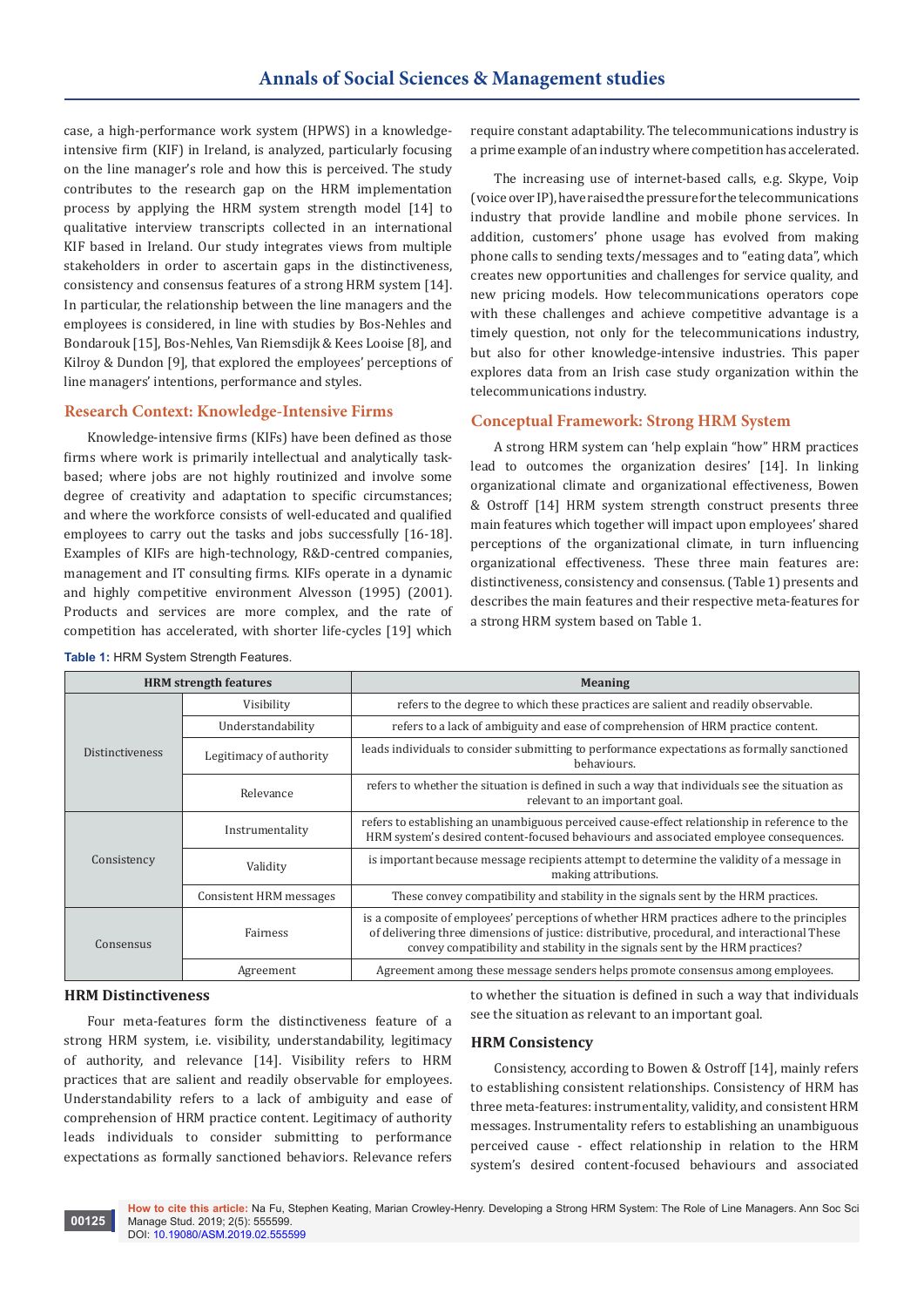employee consequences. Validity means that the HRM practices can achieve the goals planned during the designing stage of such HRM practices. Consistent HRM messages refer to the stability in the signals sent by the HRM practices.

#### **HRM Consensus**

Consensus of HRM practices refers to the agreement among employees regarding the intended targets of the HRM system. Its two meta-features are fairness and agreement. Fairness of the HRM system is a composite of employees' perceptions of whether HRM practices adhere to the principles of delivering three dimensions of justice: distributive, procedural, and interactional justice [20]. Distributive justice concerns about the equality of the outcome [21]. Procedural justice relates to the process or mechanisms through which outcomes are decided rather than the actual outcomes [22,23]. Interactional justice is concerned with the interpersonal treatment people receive during the implementation of the procedures [24].

Heffernan & Dundon [25] investigated employee perceptions of the fairness of HR practices associated with the high-performance work systems model. In their quantitative survey across three organizations in Ireland, employee perceptions of distributive, procedural and interactional justice mediated the relationship between high-performance work systems and job satisfaction, affective commitment and work pressure. The other metafeature of consensus is agreement which refers to the agreement among principal HRM decision makers, e.g. HR professionals, top management team, and line managers. We expected this aspect, agreement, to be particularly interesting in our analysis of the multi-stakeholder qualitative interviews with senior managers, the HR director, line managers and employees in a KIF in Ireland.

# **Line Managers' Role in HRM Implementation Towards Building HRM System Strength**

The majority of SHRM research has focused on organizational HRM policies and practices [26]. Some researchers argue that the focus on the design of HRM policies and practices is not enough, as it is only when these are implemented appropriately that they can create value for organizations [5]. Wright and Nishii [6] have labelled the implementation of HRM practices as 'actual HRM'. The key agents for implementing HRM are the line managers who interact with front line employees in a frequent and timely **Table 2:** Role of line managers in fostering HRM system strength.

manner. Line managers have HRM responsibilities Alfes et al. (2013) by virtue of their frequent and direct interactions with their team members and subordinates.

In project-based organisations, for instance, the project managers, supervisors or assignment managers are not only responsible for project-related work (e.g. analyzing project needs, allocating workload, monitoring project progress, completing project reports), but also are responsible for team management (e.g. analyzing training needs, informing subordinates of training opportunities, managing individual performance, providing feedback, promoting participation) Keegan, Huemann and Turner (2012). The line manager's role in the implementation of people management practices is of critical importance in shaping employees' perceptions, experience of and attitudes towards their work and organization [27]. A collective perception of HRM practice is expected where employees share similar experience of the work practices and have the behaviors desired by their respective organizations, i.e. a strong HRM system [14]. For the organization and senior managers, line managers are important, as they are the implementers of the organization's HR policies and practices, e.g. treating employees as resources and/or caring about their personal experience at work [6].

For employees, line managers have been shown to play an important role in how employees experience their work [28-31]. How line managers implement HRM practices has implications for how employees perceive and align with those practices. In other words, the strength of the HRM system is heavily dependent on the line manager's role. The line manager's key role in the implementation of HRM has received increasing attention due to their relevance in creating a strong HRM system.

For example, based on a European dataset, Larsen and Brewster (2003) found clear evidence of a greater assignment of HRM responsibilities to line managers. Other studies show that line managers play an important role in managing employee learning and development Gibb (2003), attendance Hadjisolomou (2015), voice Townsend and Loudoun (2015), conflict Saundry, Jones and Wibberley (2015), and knowledge sharing MacNeil (2003). These studies have provided valuable insights on the impact of line managers' implementation of HRM on different employee and organizational outcomes. (Table 2) shows the expected line managers' roles in promoting HRM system strength.

| <b>HRM</b> system strength |                                | Role of line managers - Actual HRM                                                        |  |
|----------------------------|--------------------------------|-------------------------------------------------------------------------------------------|--|
|                            | Visibility                     | Informing employees about the HR practices.                                               |  |
| <b>Distinctiveness</b>     | Understandability              | Making sure that employees understand the HR practices.                                   |  |
|                            | Legitimacy of authority        | Following the instructions from the top management team and HR department                 |  |
|                            | Relevance                      | Enacting employee-focused HR practices, e.g. career development-based training.           |  |
|                            | Instrumentality                | Showing the causal link between top performance and rewards.                              |  |
| Consistency                | Validity                       | Communicating with the HR department about the feasibility of HR practices.               |  |
|                            | <b>Consistent HRM</b> messages | Understanding the HRM message and sending it to the employees.                            |  |
| <b>Consensus</b>           | Fairness                       | Making sure top performers are recognized. Taking employees' opinions into consideration. |  |
|                            | Agreement                      | Supporting the decisions made by the top management team and HR department.               |  |

**How to cite this article:** Na Fu, Stephen Keating, Marian Crowley-Henry. Developing a Strong HRM System: The Role of Line Managers. Ann Soc Sci Manage Stud. 2019; 2(5): 555599.

**00126**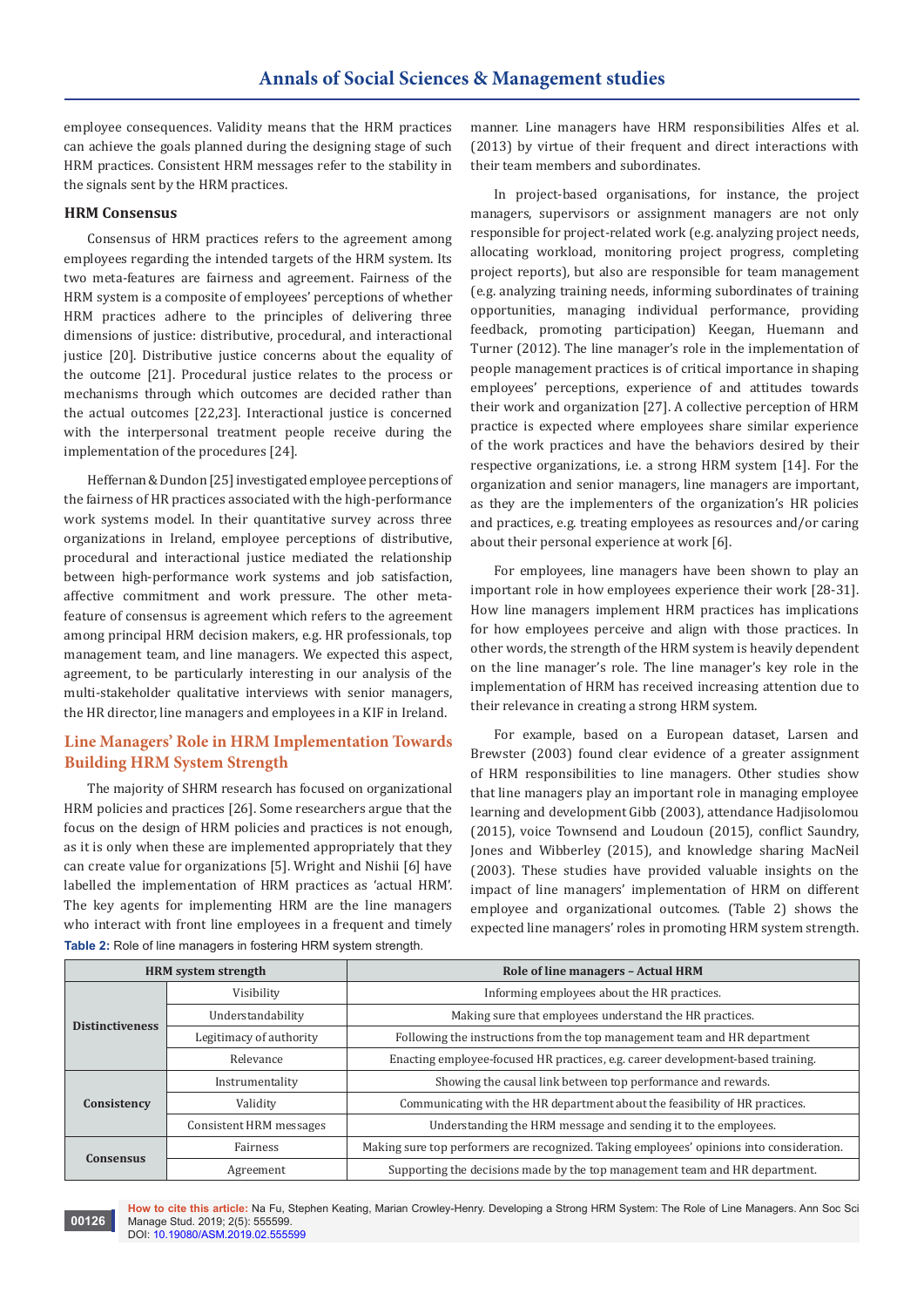For the distinctiveness of the HRM system, line managers play an important role in informing employees about HR practices (visibility), explaining how these HR practices work (understandability), following the instructions from the top management and HR department (legitimacy of authority), and demonstrating care for everyone, e.g. providing performance feedback (relevance). For the consistency of the HRM system, line managers need to show the causal link between top performance and rewards (instrumentality). For example, line managers would seek the opportunity to provide employees with recognition or reward when they perform their work well or when they have improved their work efficiency.

Line managers need to provide support for employees' career development [32]. In addition, to achieve the validity of HR practices, line managers need to communicate with the HR department about the feasibility of the HR practices. In sending consistent HRM messages over time, line managers need to understand these messages and send them clearly to employees. As line managers communicate with employees very frequently, they know their subordinates' needs and would be able to find the best way to communicate the message to them more effectively.

The last feature of HRM system strength is consensus including fairness and agreement. Fairness covers distributive, procedural and interactional justice. Research shows that the manager can make a large difference in affecting employees' perceived justice [33]. Line managers take charge of distributing work, content and resources. Their decisions on these aspects are critical in the formation of employees' psychological contract, which is an unwritten contract between employees and employers [34] trust [35,36] and commitment [37]. To ensure distributive justice, line managers should make sure that employees' work gets recognized within and across teams. For procedural justice, line managers should ensure that the resources are distributed openly and fairly. For example, only those better performers receive rewards. For interactional justice, line managers should listen to employees and consider their opinions when making decisions. High agreement requires line managers to understand, accept and promote the specific HR practices among employees.

The focus in this paper is on unpacking the role of the line manager as perceived by the line managers themselves, by the employees (directly reporting to line managers), and by senior managers (to whom the line managers themselves report), as well as the HR Director.

#### **Research Method**

#### **Case Organization Context**

We undertook a single case study [38,39] within a knowledgeintensive firm in Ireland, a division of a large multinational organization, where the HRM initiative being implemented by line managers was a change initiative (introducing a highperformance work system throughout the organization). The sample organization, Telecoms1 (pseudonym), is one of Ireland's

leading telecommunications companies with over 1.5 million customers. It runs 2G and 3G networks in Ireland. It operates a Media mobile marketing division, supports a number MVNO's (Mobile Virtual Network Operators) and is home to an academy for accelerating start-ups.

Telecoms1 employs over 900 people and has a retail network in excess of 70 stores. It has been operating in Ireland for 17 years and is part of an international group. However, despite being a division in a multinational organization, Telecoms1 operates as a standalone business unit in the Irish market, though the parent is the ultimate budget approver and holds responsibility for senior leadership appointments. In being a division in a multinational organization, it could be that practices which are successfully implemented in the Irish division may influence the implementation of similar practices in other country contexts. However, we did not focus on this in our study.

The current CEO was appointed in October 2011 following previous senior positions within the group. Reporting to him are five directorates: Business, Consumer, Marketing and Innovation, HR, Finance & Technology. After the appointment of the new CEO, Telecoms1 found itself suffering from the effects of the Irish economic collapse, increased market competition and regulation that was reducing revenue streams (roaming, interconnect etc.), resulting in falling profits and market share. In addition, the consumer wanted new devices, demanded new services and technology advances. It was with this backdrop that Telecoms1 introduced a change initiative in 2012, its high-performance work system model, where targets and metrics for employee performance became paramount.

#### **This HPWS Included Six Targets**

- a) building organizational resilience
- b) delivering unreasonable ambition
- c) clarity on what really matters
- d) living high standards
- e) having a feedback rich culture

f) being decisive and promoting better decisions. The organization's fundamental goal was to become a highperformance organization.

To achieve these targets and the goal, the first key step that the senior leadership team took was to launch a new employee performance management model. This new performance management model asked managers and employees to agree with objectives that focused not only on the traditional whatactions, but also on the how- behaviors. To achieve continuous performance improvement, line managers were asked to evaluate "what" employees have achieved to contribute to the company's objectives as well as "how" consistently the employee had demonstrated behaviors. This study focuses on the design and implementation stages of the new HPWS, and the process of its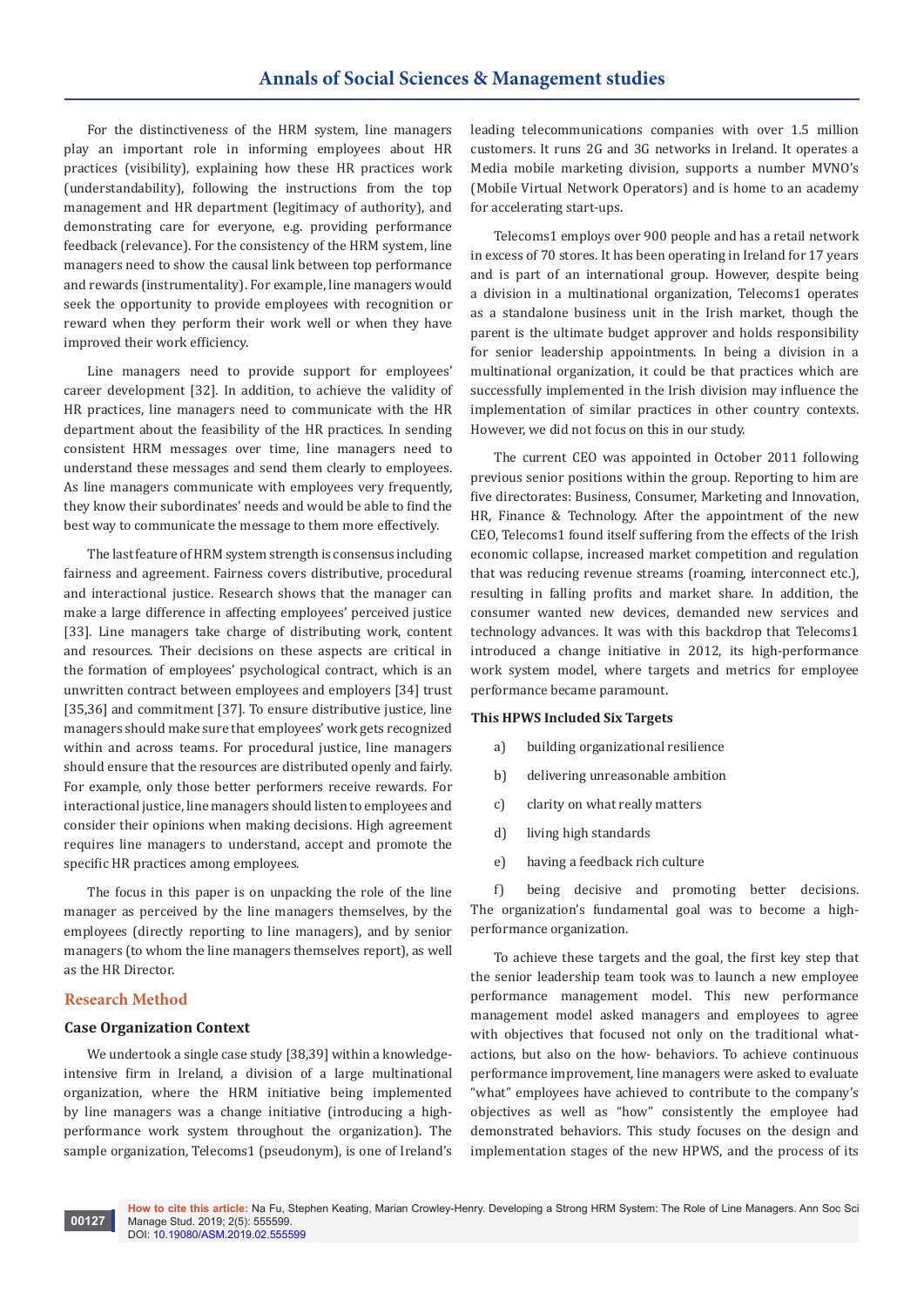implementation as perceived by senior managers, the HR director, line managers and employees.

#### **Sample and Data Collection**

Telecoms1 has relatively flat organizational structure. The organization includes the senior management teams (including the CEO and HR Director), line managers and front-line employees. The aim of this study was to comprehensively study the line managers' role in implementing HRM practice in the organizations, as experienced and shared by the line managers themselves and by their superiors (senior management and the HR director) and subordinates. Therefore, when designing the study, we firstly mapped out the key organizational stakeholders in this change management initiative. In this context, the designing

**Table 3:** Interviewees' Profile.

of the HPWS was led by the senior management team including the HR Director, promoted by senior managers, and implemented by line managers.

Therefore, we decided to select samples from these three groups. The first author contacted all members on the senior management team, and line managers and employees via his network. To capture of implementation of the HPWS, qualitative data was collected from senior management (three Top Management Team Members and the HR Director), line management (three-line managers) and the employees (four front-line employees) via semi-structured interviews and a focus group (with the employees only) in 2014, two years after the change programme had been initiated. Each interview lasted from 30 to 60 minutes. Table 3 presents the interviewees' profile.

| Groups                        | <b>Title</b>                                 | Profile                                       |  |
|-------------------------------|----------------------------------------------|-----------------------------------------------|--|
|                               | <b>HR</b> Director                           | Female 7 years 4 months in the organization   |  |
|                               | Business Director and Deputy CEO (SM1-AB)    | Male 8 years 8 months in the organization     |  |
| <b>Senior Management Team</b> | Marketing & Innovation Director (SM2-EM)     | Male 7 years 2 months in the organization     |  |
|                               | Director of Strategy (SM3-RM)                | Male 7 years and 2 months in the organization |  |
|                               | Head of Finance Customer Operations (LM1-MD) | Female 5 years 2 months in the organization   |  |
| Line managers                 | Senior Financial Controller (LM2-CM)         | Female 6 years 10 months in the organization  |  |
|                               | Fraud & Security Manager (LM3-DM)            | Female 17 years 8 months in the organization  |  |
|                               | Fraud & Security Analyst 1 (Employee 1)      | Female 17 years in the organization           |  |
|                               | Fraud & Security Analyst 2 (Employee 2)      | Female 9 years in the organization            |  |
| <b>Front line employees</b>   | Business Change Analyst (Employee 3)         | Female 5 years in the organization            |  |
|                               | AP & AR Analyst (Employee 4)                 | Female 2 years in the organization            |  |

We appreciate that the very limited number of interviews conducted cannot be generalizable to all members of the organization. However, the multi-level snapshot of the interviews conducted provides an overview of the diversity of individual players involved in a change management HPWS and shows how agreement and consensus from Bowen & Ostroff's [14] HRM system strength framework is most challenging in practice.

The qualitative approach allowed us to gather descriptions of the participants' experience [40]. The participants were able to express their views, opinions and values fully putting them in the position of expert during the interview [41]. Respecting the individual's right to privacy was crucial and at no time anybody was to feel pressurized or coerced into taking part [42]. All participants were assured what they said would be treated confidentially. A topic guide [43,44] was used in the interviews, with all respondents asked to discuss the introduction, implementation and the outcomes of the HPWS.

The interviews were semi-structured, ensuring that all the topics were covered across the organizational levels, but that there was flexibility for the respondents to speak about matters which were not directly addressed on the topic guide [45]. In this way, the semi-structured interview process facilitated the collection of data on the same themes while also enabling an exploration

of issues across the respondents [46] on the introduction of the HPWS.

The first author conducted the interviews. His role was to inform the respondents about the purpose of this study, to assure them of the anonymity of the study, and to confirm they were comfortable to answer the questions. The interview was guided by the interview questions. Respondents were given free rein to speak about the topic from their own perspective. During the interviews, respondents often addressed sub-questions in answering on a topic which could enrich our understanding of their perceptions.

# **Data Analysis**

All interview recordings were transcribed verbatim to retain the integrity of the data [47]. Given that there were three researchers involved in the study (authors), QSR Nvivo (version 10) was used in coding and analyzing the data. This system enabled the researchers to review each other's coding strategies and validate them. The interviews and focus group data explore the nature of the participants' engagement, understanding and actions they took in relation to the HPWS initiative in the organization [46,48,49]. During the analysis of the data, the interview transcripts were coded following the Bowen & Ostroff [14] HRM system strength framework, with the interviews separated out across the intra-organizational levels of senior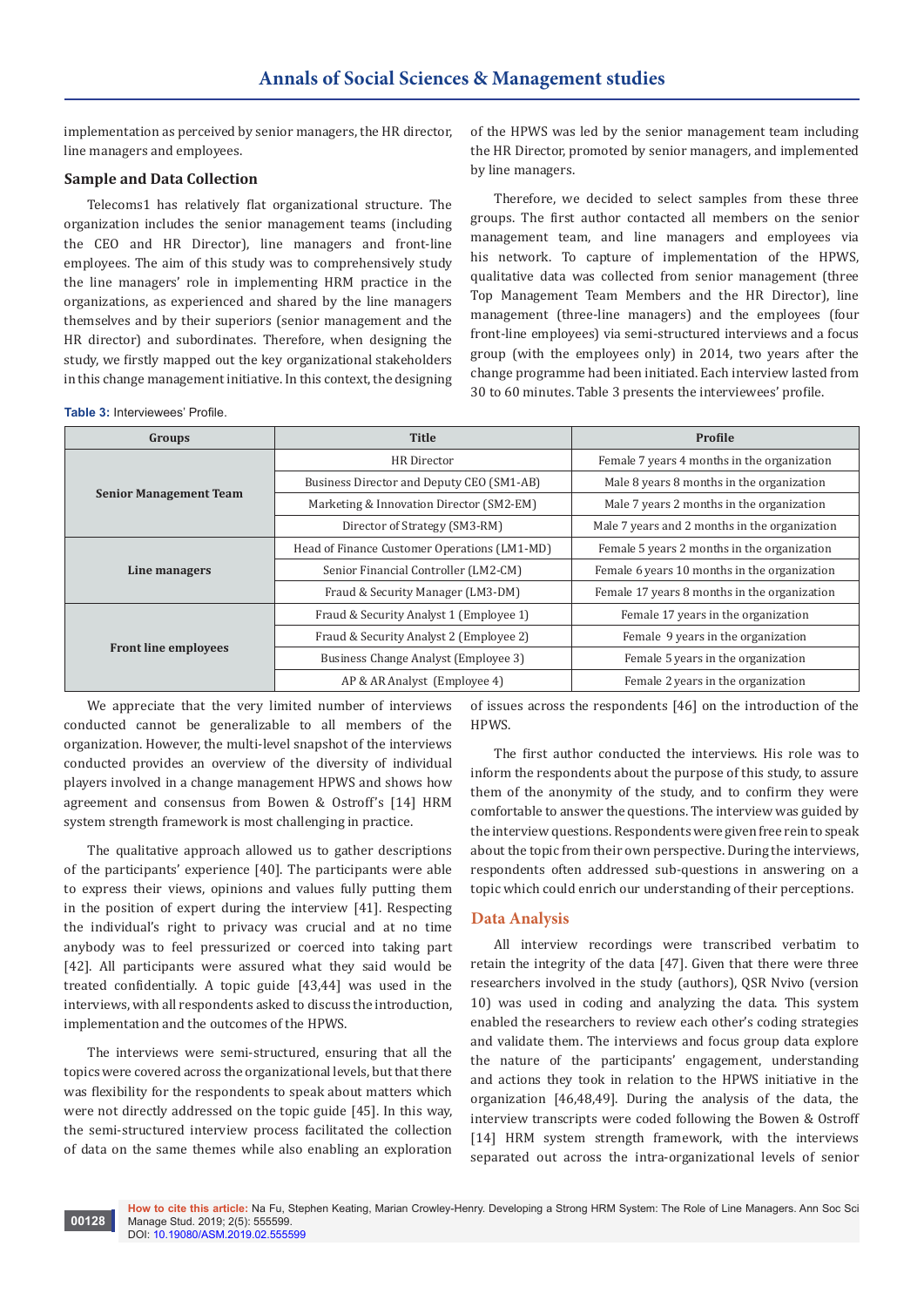management, line management and employees (Tables 4-6). This allowed us to capture the cross-level variation in terms of how each level perceived the line manager's role in the introduction of the HPWS. The respective transcripts were read several times and coded in line with the nine meta-features under the three dimensions put forward by Bowen and Ostroff [14].

**Table 4:** HR Director and Senior Managers' Quotes on Implementing HRM.

| <b>Quotes</b>                                                                                                                                                                                                                                                                          | No. of codes | <b>Meta-features</b>             | <b>Main features</b> |  |
|----------------------------------------------------------------------------------------------------------------------------------------------------------------------------------------------------------------------------------------------------------------------------------------|--------------|----------------------------------|----------------------|--|
| "You make sure that they know what they're working for and what they're<br>working at. And that they have the tools to do that" (SM3-RM)                                                                                                                                               | 35           | Visibility                       |                      |  |
| "we made sure everybody was trained on understanding the model and what it<br>meant for them, and everybody was trained on resilience to help them deal with<br>the cut and thrust of the model" (HR director)                                                                         | 32           | Understandability                | Distinctiveness      |  |
| "The management were willing to go on the journey too" (SM2-EM)                                                                                                                                                                                                                        |              | Legitimacy of authority          |                      |  |
| "They know their strengths, they know their abilities. And they've achieved<br>targets that they've never thought possible. They've achieved outcomes, and<br>you can see that pride and resilience swelling in them a lot" (HR director)                                              | 36           | Relevance                        |                      |  |
| "I think it motivated the good employees, because it was very obvious for them<br>that they were now going to get acknowledged and rewarded based on being<br>really clear on what they're meant to come in the mornings to do and doing a<br>good job" (SM2-EM)                       | 22           | Instrumentality                  |                      |  |
| "Across the company though, it's more around people understanding what's<br>important - really what's important in their role and how it relates to the<br>company" (SM1-AB)                                                                                                           | 22           | Validity                         | Consistency          |  |
| "it was much more about how we do things and HR I think got that one right"<br>$(SM2-EM)$                                                                                                                                                                                              |              | Consistent HRM messages          |                      |  |
| "The rewards should be generous.  you can't expect all this from people and<br>expect them to give it their all and then not follow through with decent rewards<br>for people.  Your bonuses should differentiate" (HR director)                                                       |              | Fairness - distributive justice  |                      |  |
| "That led to the development of the 'be your personal best' program, which was<br>all about helping people optimise their potential and be the very best that they<br>can be" (HR director)                                                                                            | 14           | Fairness - procedural justice    |                      |  |
| "We were still doing annual performance reviews in the same way  and that<br>really jarred with some people in my team. We had very robust discussions<br>around the whole lot So  if you were trying to do this perfectly, you really<br>would be aligning all those things" (SM1-AB) |              | Fairness - interactional justice | Consensus            |  |
| "I mean if you've got everybody sharing a common vision, and going in the right<br>direction, and being willing to hold each other to account, you've a fairly good<br>chance of success" (SM1-AB)                                                                                     | 35           | Agreement                        |                      |  |

# **Findings on the Line Manager's Role in Fostering a Strong HRM System**

The need for the change programme in the KIF was outlined previously. The HR Director sums this up as: "I think we had started to accept a certain medal of mediocrity in the business" and a change in the attitude and culture of performance was required. Equally, the CEO (SM1-AB) felt that "at the time the culture was very collaborative, collegiate, and team-focused – all good positive stuff, but frankly maybe a little bit soft. And a little bit tolerant. So, we felt there had to be a change in that…we did feel there had to be a little bit more of an edge to why people were here, you know, what they were doing. And just that culture, that performance really mattered". This distinctive appreciation that a change was required was replicated across levels, with the line managers and employees accepting the need for the change program and the HPWS. As the HR director describes, gaining support from senior management was the catalyst in ensuring the change program would work:

"I knew once I got them the board into the right frame of mind and if they were accepting of the model, then you could probably

overcome most challenges after that". In this section we firstly outline the line manager's role, as described by the line managers themselves, in terms of the strength of their implementation of the HPWS in the organization Table 5 provides some example quotes here across the Bowen & Ostroff [14] HRM system strength model. The richness of the data collected can be seen through the quotes shared here Table 5.

As shown in Table 5, all the three main and nine meta-features of strong HR system were covered by the line managers in our case KIF in Ireland. Indeed, in our analysis across levels, we found that all the features were present across each of the levels, suggesting the foundations of a strong HRM system were present in the organization. However, the legitimacy of authority (under the Consistency dimension), and fairness and agreement (under the Consensus dimension), were included less often in the narratives concerning the HPWS introduction from the line managers.

Line managers acknowledge the drive for change initiatives that needs to come from senior managers and then cascaded down the organization. This support and buy-in from the top are required in order to encourage the line managers to implement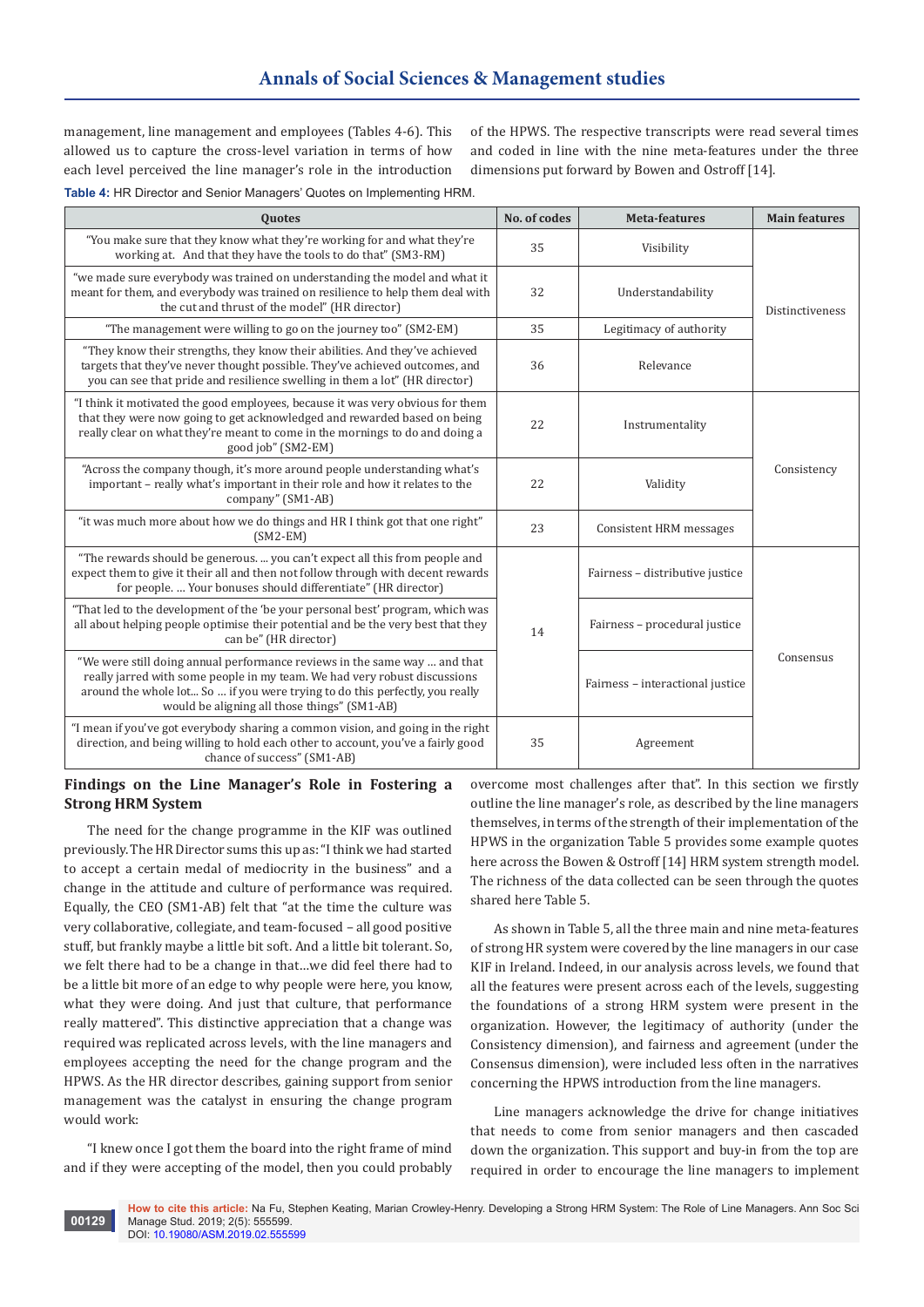the HRM model (see following quote): "So this came from the top. I honestly think that this was always going to be [that CEO] wanted changes quickly. So, I think there was drive and ambition from the top of this" (LM1-MD).

Senior managers also underlined the importance of the CEO's buy-in: "Because if the CEO doesn't set the right example, well, the management team doesn't quite follow it, and then the next level down doesn't. So, I think he [CEO] has an extremely important role as an example I think" (SM3-RM).

**Table 5:** Line Managers' Quotes on Implementing HRM.

| <b>Quotes</b>                                                                                                                                                                                                                                     | <b>Meta-features</b>             | <b>Main features</b> |
|---------------------------------------------------------------------------------------------------------------------------------------------------------------------------------------------------------------------------------------------------|----------------------------------|----------------------|
| "So, it really gave people that clear picture and it made things a lot easier in terms of<br>messaging things back to individuals because they were very clear up front in terms of<br>where you were coming from" (LM2-CM)                       | Visibility                       | Distinctiveness      |
| "I saw a lot of people getting very clear on how they would work – their ways of working.<br>It enabled people  to manage their priorities, manage their goals and actually manage<br>their stakeholders more effectively as well" (LM2-CM)       | Understandability                |                      |
| "So, this came from the top. I think there was drive and ambition from the top of this"<br>$(LM1-MD)$                                                                                                                                             | Legitimacy of authority          |                      |
| "Everybody is now accountable, they understand they have to be accountable, they<br>understand they have to be decisive. They understand they have to be resilient and they<br>have to prioritise" (LM2-CM)                                       | Relevance                        |                      |
| "It gives them [employees] clarity on what that 'good' looks like.  If I want to do this job,<br>that's fine too, I don't have to be excellent; but actually, if I really want to be excellent these<br>are the extra bits I have to do" (LM1-MD) | Instrumentality                  | Consistency          |
| "everybody had oversight of each other's targets There are team targets and there<br>are individual targets and they can track those each day. So, they can see how they're<br>performing against each other" (LM3-DM)                            | Validity                         |                      |
| "I certainly found that HR did a really good job empowering us to do it" (LM1-MD)                                                                                                                                                                 |                                  |                      |
| "It was driven out in lots of meetings and lots of discussions" (LM3-DM)                                                                                                                                                                          | <b>Consistent HRM Messages</b>   |                      |
| "you do have to reward people for just doing what they're paid to do. And then reward<br>them more for doing the extra" (LM1-MD)                                                                                                                  | Fairness - distribute justice    | Consensus            |
| "it gives them a comfort that how people are measured across the organization is<br>reasonably consistent" (LM2-CM)                                                                                                                               | Fairness - procedural justice    |                      |
| "it allows you within your one-to-ones, [to highlight]  positive feedback in terms of<br>how they have delivered to the model. You can also equally say  this is where you're not<br>delivering.  You give quality feedback" (LM2-CM)             | Fairness - interactional justice |                      |
| "I think we're all talking the same language now. You know, we all talk about things within<br>the context of the model, so it does make it that bit easier, you know, we're all talking to<br>the same themes." (LM2-CM)                         | Agreement                        |                      |

**Table 6:** Employees' Quotes on Implementing HRM.

| <b>Example quotes</b>                                                                                                                                                                                                                                                                                                                                                        | No. of codes | Meta-features                    | <b>Main features</b>   |  |
|------------------------------------------------------------------------------------------------------------------------------------------------------------------------------------------------------------------------------------------------------------------------------------------------------------------------------------------------------------------------------|--------------|----------------------------------|------------------------|--|
| "This email goes out and says, 'here's our new model has a read of it and then you were<br>brought into a workshop and you were put through this workshop" (Employee 2)                                                                                                                                                                                                      | 8            | Visibility                       |                        |  |
| "You had 80% in the middle box and you had 10% in the lower end or whatever way it's<br>broken down." (Employee 3)                                                                                                                                                                                                                                                           |              | Understandability                |                        |  |
|                                                                                                                                                                                                                                                                                                                                                                              | $\theta$     | Legitimacy of<br>authority       | <b>Distinctiveness</b> |  |
| "I suppose in terms of that model, I suppose there is a level of inflexibility for those who<br>aren't in a flexible job so it doesn't really suit somebody who's on a care queue all day<br>because they don't have an opportunity to probably reach out and do something else. So,<br>it doesn't give them an opportunity, there is no opportunity for them." (Employee 2) | 6            | Relevance                        |                        |  |
| "Because it directly linked to bonus. And I'm sure it's directly linked to bonuses in a lot of<br>companies. But it was another opportunity to box people off. And I think then everybody<br>understood as well that you could only have 10% in a box who were reaching thiswe'll<br>say exceptional." (Employee 2)                                                          | 8            | Instrumentality                  |                        |  |
| "To the whole objective it has placed high performance as a spoken model, and it has<br>created a debate and we all know performance matters." (Employee 3)                                                                                                                                                                                                                  | 4            | Validity                         | Consistency            |  |
| "So, we've had quite a few models coming through. So, I am at a point, and I certainly was<br>at a point when this model was presented where I was 'oh here we go again, here's another<br>one" (Employee 2)                                                                                                                                                                 | 2            | <b>Consistent HRM</b><br>Message |                        |  |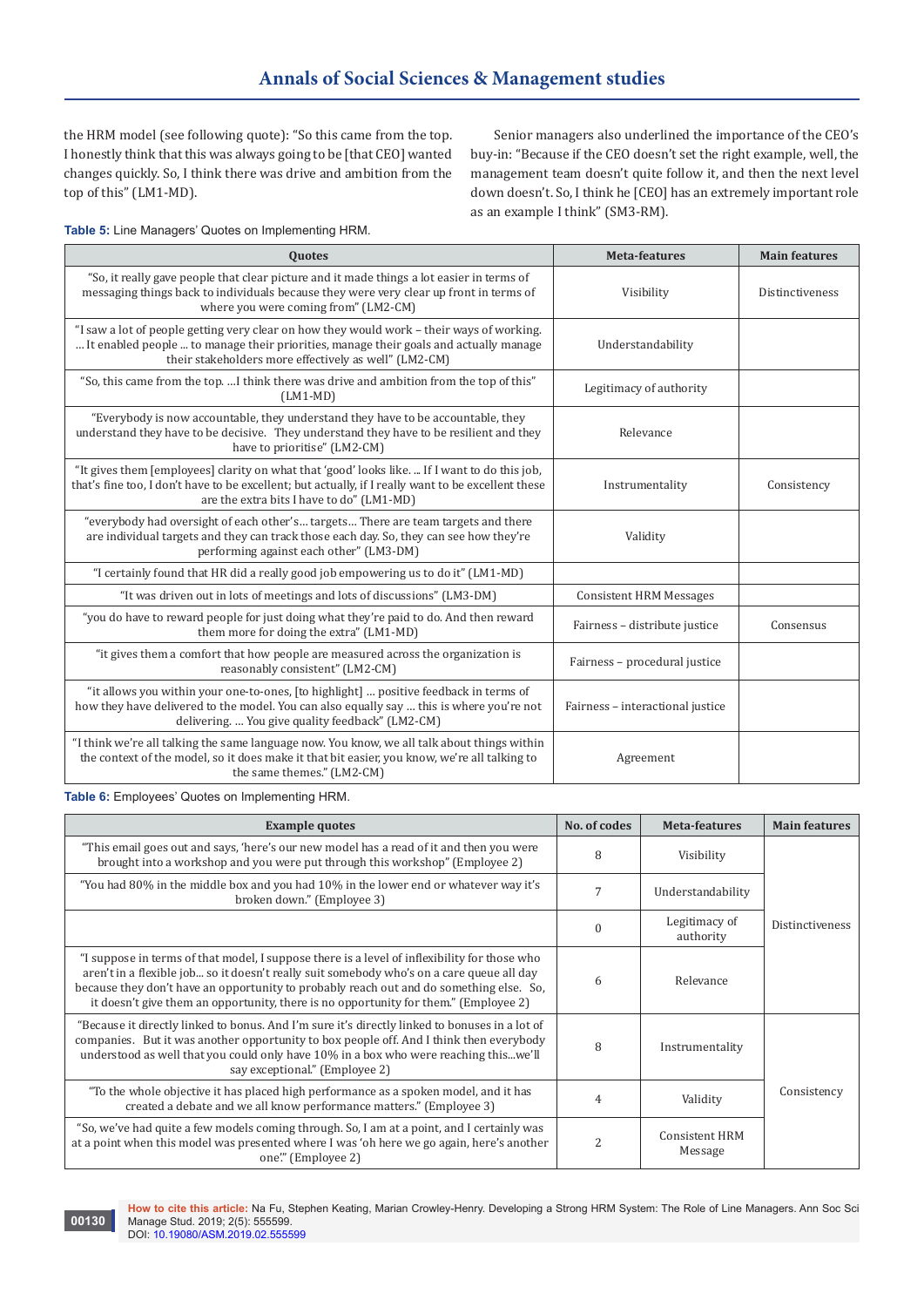# **Annals of Social Sciences & Management studies**

| "[The new model] doesn't give [people on routine work] an opportunity, there is no<br>opportunity for them." (Employee 2)                                                                                                                                                                                                                                                                                           |    | Fairness - distribute<br>justice   |           |
|---------------------------------------------------------------------------------------------------------------------------------------------------------------------------------------------------------------------------------------------------------------------------------------------------------------------------------------------------------------------------------------------------------------------|----|------------------------------------|-----------|
| "I think it's also important to know that – we talk about the calibration piece there. Like,<br>I've witnessed conversations where heads of function have met a person for one twenty<br>minutes on a project and because it's been a very negative interaction they've gone away<br>thinking 'oh that person has to be dropped', without knowing how that person has ever<br>worked in the business." (Employee 4) | 10 | Fairness-<br>procedural justice    | Consensus |
| "It is, that's fine, but I would say that if you were to honestly have a very honest<br>conversation and take all the nonsense out of it for fear of repercussions or fear of looking<br>bad." (Employee 4)                                                                                                                                                                                                         |    | Fairness-<br>interactional justice |           |
| "I just think sometimes the way it's delivered it's just a repeat message." (Employee 2)                                                                                                                                                                                                                                                                                                                            |    | Agreement                          |           |

Reciprocally, the senior managers recognize the role of the line managers in ensuring the successful implementation of the HPWS system in the organization. This is reflected in the following quote:

"A lot ultimately depends on a person's manager. ... The success depends a lot

on the quality of the manager or how much they bought into it. How much they

care about doing that kind of stuff. So, one of the challenges we'll always have

in any company is … you'll have some managers who [are] just … new

managers, they're just learning to cope with the whole thing, and whether

they're able to really coach and help and bring on the people they

have with them might be difficult for them. You have others who are maybe just

not suited to the role" (SM1-AB).

It is also acknowledged that line managers need to mould the implementation of the HRM model and to tailor it to their team. As SM1-AB notes:

"in terms of how it is implemented and the more meaningful conversations…

about …the value of what you're doing and what you're contributing and how

it fits with your workloads and all that. So that's where [line] managers really

had to make a big difference".

Similarly, by SM2-EM:

"One of the things that was really interesting was ... there was a bit of a

diagnosis done around what is the challenge in each area. And what

was going on in marketing was very different to business, to technology and

finance, and we fixed our own house."

We found that the process of implementing the model in different teams was line manager driven, without any mention of specific consistent supports for line managers in making this happen, perhaps due to senior managers recognizing the differentiated nature of different organizational groups and teams, where a consistent approach would not be optimal.

The variation across line manager performance was noted by senior managers. As SM2-EM states:

"it [the HPWS] allowed managers to call other managers and go 'well

hold on my team are doing that but your team aren't'".

Similarly, at senior management level the HR Director noted: "They [employees] certainly heard everybody from directors to managers talking about unreasonable ambition, it became a bit of a buzzword probably around the place. …So, you would hear certain buzzwords out of the model that were more pertinent to some areas than others. But I think it depended on which directorate you were in, which aspect of the model resonated most with you." (HR Director)

On the one hand the HR director acknowledges the variation in the implementation of the HPWS in different departments by different line managers (see above quote), while on the other hand the HR director also appreciates that the aim of the HPWS change program was to: "ignite a different era, a different culture; a different way of thinking about the world and it was to unite people's innate ambition". This shows the complexity of achieving a strong HRM system in practice, where a strong culture and unity within the department needs to be tempered with the requirement for flexibility and agility of different departments with different work outcomes and requirements.

Notably at the line manager level, it was apparent that there was variation in the implementation of the HPWS across departments: "I certainly found that there seemed to be a feeling that people were throwing back to the old model where marking somebody as 'development' was - you don't want that person on your team…It made me a little bit cautious about using that so freely, because I had great people in there that I wanted to encourage their development not see them… outside the door." (LM1-MD)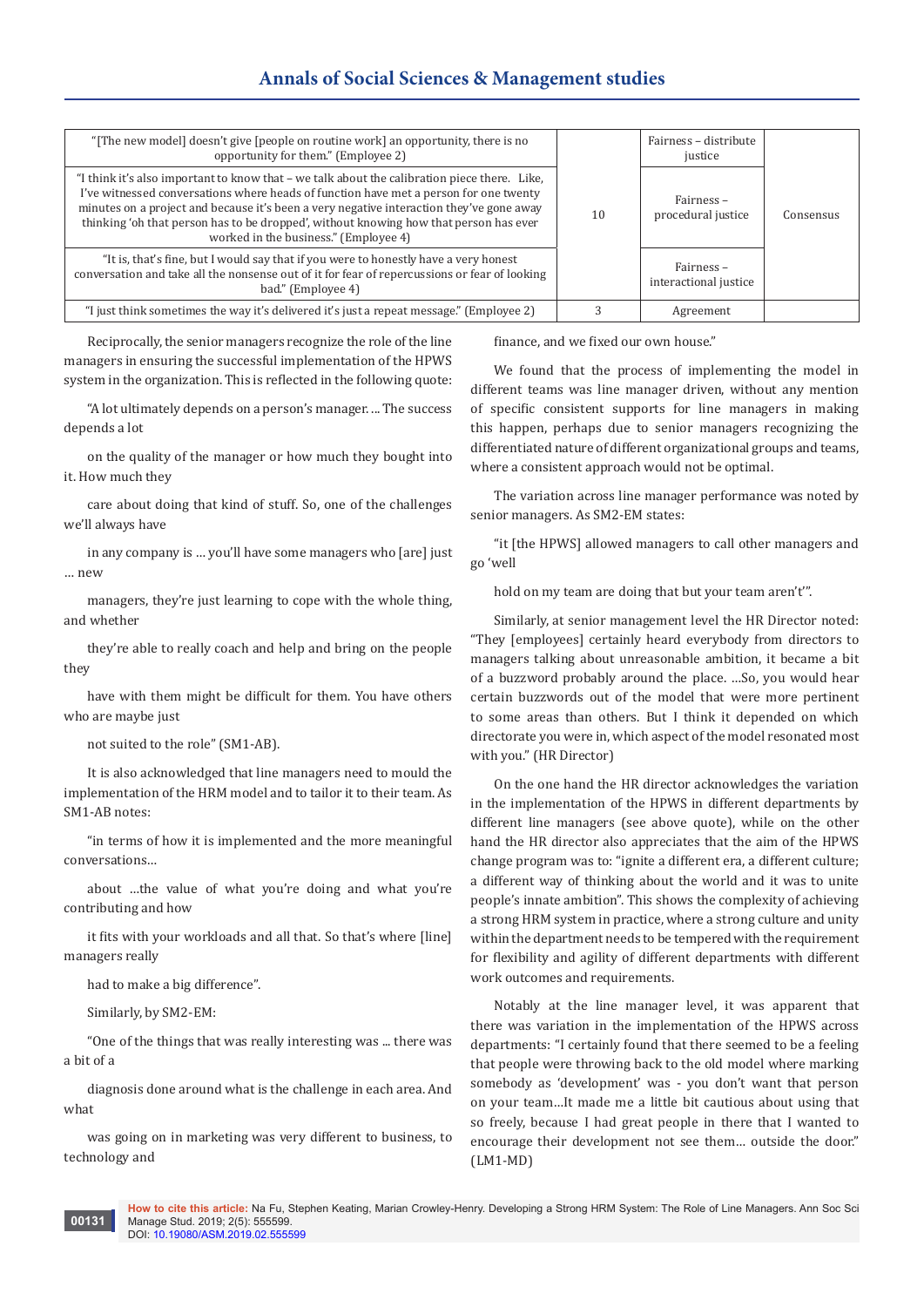The employees agreed: "it's like everything it comes back to the managers" (Employee 2).

In addition, it was evident that not every role could achieve "unreasonable ambition", one of the aims of the new HPWS, again underlining the variation between departments and roles within departments.

The input from the employees to the system was perceived by the employees as not being legitimized:

"what I think is a problem with the performance model in terms of the fairness around it… I still think there's a culture in here of the manager comes along with your rating and that's it... Even though you fill out your objectives mid-year and year-end" (Employee 3).

On the other hand, other employees felt empowered by the new HPWS:

"I now [have] got an actual voice in this model" (Employee 1). This lack of consistency and consensus in how the employees perceived their input was being received in the new HPWS, coupled with the inconsistency in the implementation of the HPWS in different departments, raises a challenge in how organizational justice is perceived by the employees [14] consensus feature. Knowledge workers like fair process: 'When employees don't trust managers to make good decisions or to behave with integrity, their motivation is seriously compromised' [27].

In KIFs, the knowledge workers are the key source for new knowledge generation, which, in turn, leads to the organization's success. Therefore, the employees' input is particularly necessary in KIFs. However, the involvement and realisation of knowledge workers' input into facilitating the successful implementation of a HR strategy was not evident in our analysis. Indeed, at the employee level, some employees felt that the model had already been in place in some departments before its actual directed implementation from senior management.

The following quote reflects this: "But I think before they came in, our Manager kind of had us living it in a way didn't she for a couple of years before that? She was big into the high-performance model and showing off what you're good at and pushing that way. … [Our manager] had kind of started to embed in us before we even got the official high-performance model." (Employee 3)

In addition, the knowledge workers were very cognisant of the fact that the HPWS was being implemented differently and had different implications across different teams: "we're not doing projects like other people in the business…We've no chance of actually getting up to a 'high' or an 'outstanding' performer… The feeling

is, dependent on your role, sometimes you don't have much opportunity to get above the standard rating which would be seen to be a good performer. Once you go [to a different role] …, if you're involved in projects for example…, you probably have

more opportunity to get up into the higher performance grade." (Employee 3)

#### **Discussion**

The aim of this study was to better understand the line manager's role in the implementation of a new HRM initiative (in our study, a high-performance model – HPWS). Using Bowen and Ostroff's [14] HRM system strength model as our framework, we analyzed the views and experience of senior management team, line manager themselves and front-line employees on the topic of line managers' implementation of HRM. We found support for the role of line managers in actualizing HRM through relaying expectations to employees is paramount, which is consistent with existing findings [8,12].

In addition, we found the inconsistency of approaches between line managers in the organization in our analysis of front-line employee data. In other words, different line managers implement HRM in different ways, lacking the intra-group consistency. This aligns with Kilroy and Dundon's [9] study of the relationship between front line manager types and employee behaviors, showing heterogeneity. As we argued in the beginning of the paper, how line managers implement HRM requires further attention Brewster et al. (2013). Moreover, how line managers' inconsistent implementation affects morale, employee engagement and perceptions of organizational justice requires further research and unpacking.

#### **Scholarly Implications**

This study contributes to HRM research on the line manager's role in HRM strategy implementation in three ways. Firstly, by focusing on how line mangers implement HRM as perceived by multiple stakeholders including the senior management team, the line managers themselves and front-line employees, we provide a more comprehensive report on how variations across internal organizational levels exist and may be problematic. Our findings are consistent with other studies on the increasing important role of line managers in implementing HRM [12]. The multiple stakeholders' views around line managers enable us to better understand the process of line managers' implementing of HRM.

Secondly, we adopt Bowen and Ostroff's [14] conceptualization on HRM system strength to analyze the role and actions of line managers, which impact upon the formation of a strong HRM system. Originally Bowen and Ostroff [14] proposed their HRM system strength framework as a higher-level construct, which provides the basis for organizations to develop strong HRM systems impacting on organizational effectiveness. Understanding how such a strong HRM system is developed is warranted. Building on Bowen and Ostroff [14] HRM system strength, we identified the detailed actions taken by the line managers in order to foster a strong HRM system and compared this with the information we received from the detailed interviews. By doing so, we contribute to the HRM system strength research by providing a useful tool on the HRM implementation via line managers.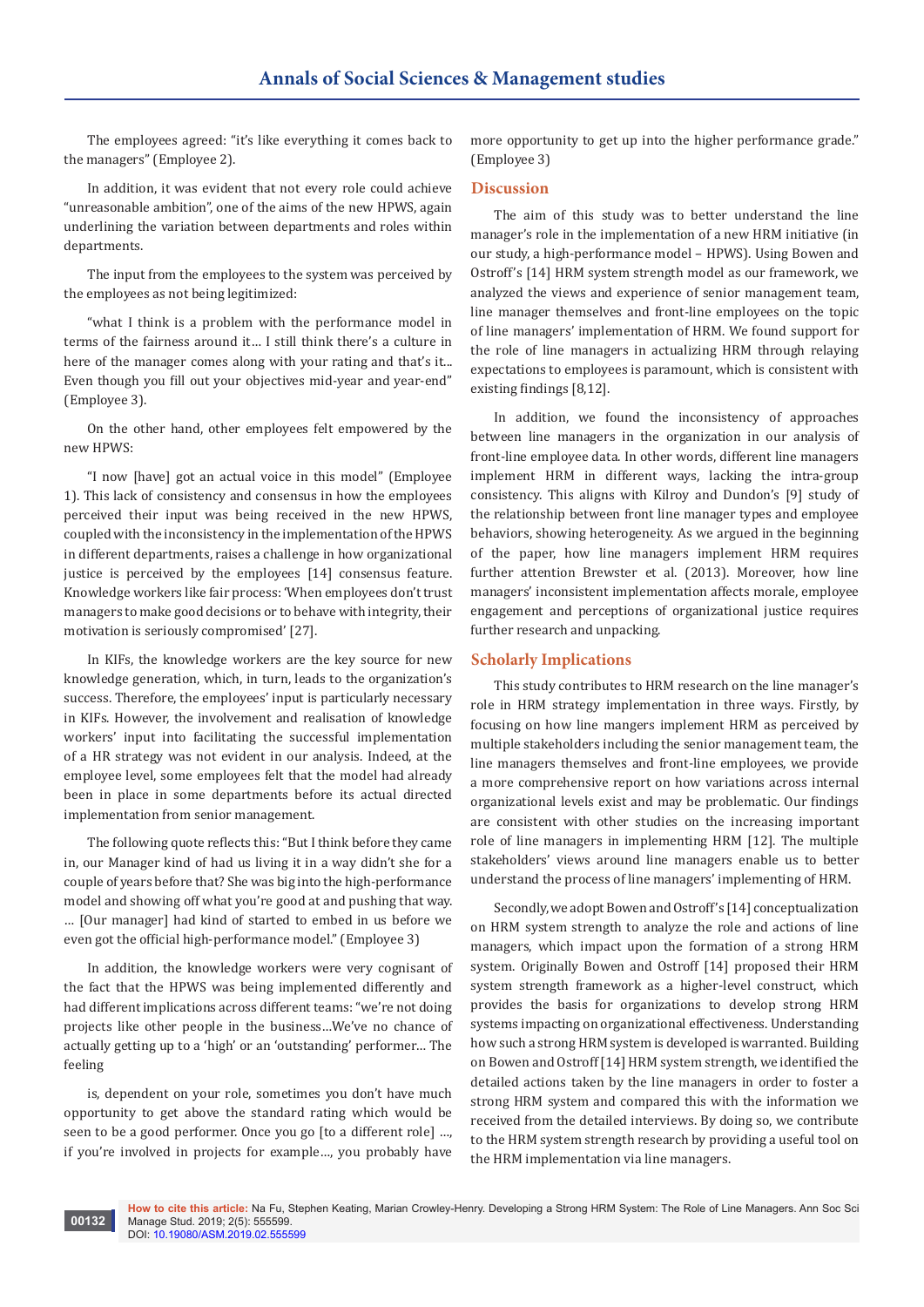From our case study, we found that intra-level variations, i.e. different line managers' implementation of a change initiative in different ways (that is, inconsistency), influence the perception of line managers' successful implementation of an HRM system across three levels (senior management, line management, knowledge workers reporting to line managers). We therefore propose a new and important feature which is the consistency across line managers into the HRM system strength model, which advances our current knowledge about HRM system strength. This suggests that future studies on HRM system strength need to consider these inter-team variant features.

In terms of methodology, our study adopts a qualitative single case study using multiple stakeholders, which enriches existing HRM studies, where quantitative survey methods (more cross-sectional design) and interviews with line managers only are dominant. Our study differs from existing quantitative methods which use complex equations to calculate the interrater agreement in order to capture the shared and collective climate [50]. Qualitative research design enables us to explore what is happening and, more importantly, why. It presents the perceptions across organizational levels, permitting a comprehensive overview of HRM system strength as experienced by the multiple respondents. Rather than simply asserting which dimensions were prevalent across levels in the organization, the qualitative study enabled us to unpack, understand, and explain where shortcomings were apparent.

Finally, this study was conducted in the knowledge intensive context in a specific country context, namely Ireland. It contributes to our understanding of HRM in KIFs by examining the line manager's implementation of HRM. KIFs are important for the development of the knowledge-based economy, but the HRM research in KIFs is limited compared to the large volume of research conducted on manufacturing firms [51-54] or more routinized service firms such as banks [55] and call centres [56]. In the existing studies looking at HRM in KIFs [57-60], a survey method was commonly used. Quantitative research can fail to gain a real understanding of the specific workings of HRM systems from the initial phases of system design to implementation, which can, however, be addressed by using qualitative research.

This proffers a great chance for qualitative research to enrich our knowledge about, not only what HRM practices are important for KIFs, but also how they are implemented successfully to lead the employees to align their individual goals with organizational goals. The findings in our study provide useful insights for KIFs, but may also be useful for a much wider range of contexts such as the service sector that is not limited to the resource of knowledge Similarly, while our case study focuses on a KIF in Ireland, other studies may compare our findings across national contexts, in order to further unpack the Bowen & Ostroff [14] HRM system strength construct in different contexts [50].

In our study, given the context of the KIF, the role of individual employees and individual contributors appears under-explored. The voice of the individual contributor about the change management process of the HPWS that was introduced in the case organization was not reflected upon by the other levels in the organization. We suggest this oversight is relevant for organizations, particularly KIFs that are constantly striving to increase competitiveness. To promote a climate of consistency, the voice of individual contributors and employees needs to be acknowledged and integrated in a more reflexive way within the HPWS implementation process.

Given the context of KIFs, it is important to ensure malleability of the change process and agility to match the process with the context and individuals involved. In other words, both a best fit and best practice approach is required, in line with the bundling of HRM practices to specific departments and employee needs, cognisant of the cross-over effect this may have on other departments, comparing their work inputs and reward outputs internally. Evans & Davis's [61] model which proposed the relevance of internal social structures in the performance outcomes of high-performance work systems is important here.

# **Implications for Managers**

Our study appreciates the senior managers' promotion of a change management initiative (e.g. introducing a new HPM system) and the HR manager's role in working with senior managers and other human resources in the organization to bring about the new practices [62-65]. This importance of these roles was apparent in our findings. The support of a change initiative by senior management is crucial in ensuring buy-in from others in the organization. While the literature has emphasized the line manager's role in the implementation of HRM practices, the directional and exemplary influence of senior management cannot be underestimated. However, that alone is not enough.

 The role of front-line employees, the primary subjects of the new high-performance management system, in providing feedback and insight to the system may be under-appreciated and/or ignored by the other levels in the organization. Indeed, a top-down - rather than a reflexive, top-down/bottom-up – change management implementation process was apparent in our study. We question this lack of inclusion of front-line knowledge workers in the implementation and feedback process of a new HPWS, particularly one that directly affects them. There are lessons for practitioners which our study has brought to light. First, HRM professionals, who are aware of the important role of line managers in promoting a strong HRM system in the organization, need to recognize and develop measures to counter the variation in line manager's implementation processes, depending on the respective experience, skillset and functional area of the line managers in question. Line managers need to implement HRM in a distinctive, consistent and consensual way to develop HRM strength [14], where employees share collective perceptions of HRM within the organization.

Therefore, in implementing HRM practices, HRM professionals need to pay particularly close attention to the promoting stage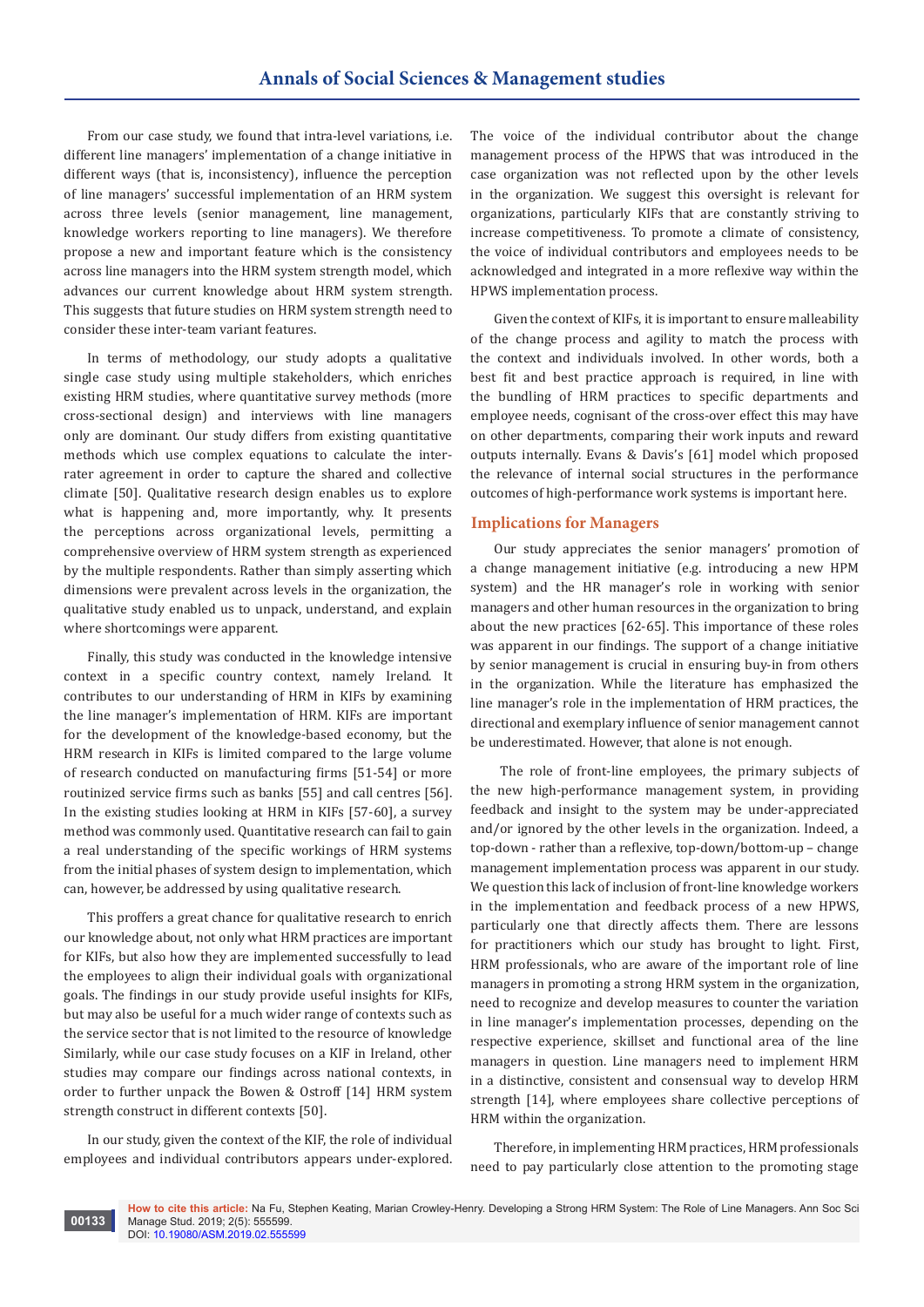among line managers, where communication and consultation with line managers is pivotal. This is supported by our finding that line managers experience less surety in terms of rationalizing why HRM models are required and being implemented. For line managers, they need to work closely with HRM professionals to share their opinions on whether the intended HRM practices are relevant to their direct employees' needs. In communicating with employees, line managers need to take extra care with interactional justice and demonstrate that they are in accord with the HRM department and top management, particularly in KIFs where employees are aware of how other teams are being managed [66-69].

# **Limitations and Future Research**

This study was exploratory and examined the implementation of a high-performance model. It aimed to better understand the process of line manager implementation of a strong HRM system. It contributes to theory and practice in many ways, primarily in providing a more nuanced understanding of the line manager's role in the implementation of a strong HRM system in a knowledgeintensive firm. Nonetheless it does have some limitations. It is based on a single organization operating in one industrial sector, on a small sample size, in a specific country context [70-73].

The paper set out to present collective insights across organizational levels, but we acknowledge that it is difficult to generalize these findings. As was presented in both the literature review and the findings from the interviews conducted, the highperformance model is multidimensional, and it is influenced by internal and external factors. Its success is gauged not in the short-term but in the long-term. Longitudinal studies including diary entries across organizational levels over the implementation period of a new HRM model would be very useful in further research, in providing detailed data of the nuances across organizational levels over time [74-76].

The data for our study was collected entirely from one organization. Although the richness of the qualitative data facilitated unpacking the line manager's role as perceived across organizational levels, the findings shared here need to be empirically tested in a larger sample and other organizations/ KIFs to see if they can be generalized. In the data collection stage of the study, the sample was selected based on the first author's own network which might have resulted in respondents' bias. However, the quotes and interviews that were analyzed did show heterogeneity across the perceptions of the HPWS implementation. A future research avenue would be to further consider our extension to the Bowen & Ostroff [14] model (including a crosslevel, intra-level and looped approach) quantitatively, through deliberately separating out different levels [77].

We acknowledge that the interview data from the case organization considered in this paper is limited, due to the small quantity of interviews conducted. However, small sample sizes are usual in qualitative research and this research undertaking sought to consider HRM system strength components [14] through coding the interview data with this model in mind. While this paper has drawn on only a limited number of interviews with employees across the organizational levels at the knowledge intensive case firm, it does provide a snapshot across organizational levels of how key players in a change initiative experienced the process. Future research studies could focus on a level and gather more interviews at that level in order to develop further knowledge about how a change initiative, the introduction of a high-performance model, is perceived and implemented at a level within the organization [78-81].

In qualitatively coding the data under the Bowen & Ostroff [14] features, it became increasingly evident to the researchers that the boundaries between some of the features and metafeatures according to Bowen & Ostroff's [14] framework overlap [82]. There were quotes that were coded under both visibility (as everybody was talking about it) and understanding (which aspect of the model resonated with the individual employee). While this may be considered a limitation, the authors did not find that it limited the analysis, but rather that it supported the complexity and comprehensiveness of the model. As outlined earlier in this section, longitudinal studies on the HRM system strength construct in relation to the introduction of HRM initiatives within organizations would be particularly interesting for further research in this area. Such a study could further unpack the HRM system strength model in practice [83,84].

# **Conclusion**

This study extends our understanding of the line manager's role in HRM implementation via a single case study of a large knowledge intensive firm based in Ireland. Employing Bowen and Ostroff's [14] HRM system strength model, this study qualitatively unpacks how line managers implement HRM initiatives, as perceived by senior management, frontline employees and the line managers themselves. Line managers' implementation of HRM is found to be aligned with all features of a strong HRM system.

Both senior management team members and front-line employees (knowledge workers) in our study emphasized the importance of line managers' implementation of HRM in promoting a strong HRM system. However, concerns are raised about the inconsistency of implementation practices among line managers. How organizations, senior managers and HRM professionals support and develop line managers consistently in order to lead to employees' shared perceptions and experience of organizational HRM is an interesting and important question for future research, particularly in the context of KIFs where agility and flexibility across departments is essential.

#### **References**

- 1. [Ferguson, K, Reio Jr, TG. \(2010\) Human resource management systems](https://www.emeraldinsight.com/doi/abs/10.1108/02621711011039231)  [and firm performance. Journal of Management Development 29\(5\):](https://www.emeraldinsight.com/doi/abs/10.1108/02621711011039231)  [471-494.](https://www.emeraldinsight.com/doi/abs/10.1108/02621711011039231)
- 2. [Guest, DE \(2011\) Human resource management and performance: still](https://onlinelibrary.wiley.com/doi/abs/10.1111/j.1748-8583.2010.00164.x)  [searching for some answers. Human Resource Management Journal](https://onlinelibrary.wiley.com/doi/abs/10.1111/j.1748-8583.2010.00164.x)  [21\(1\): 3-13.](https://onlinelibrary.wiley.com/doi/abs/10.1111/j.1748-8583.2010.00164.x)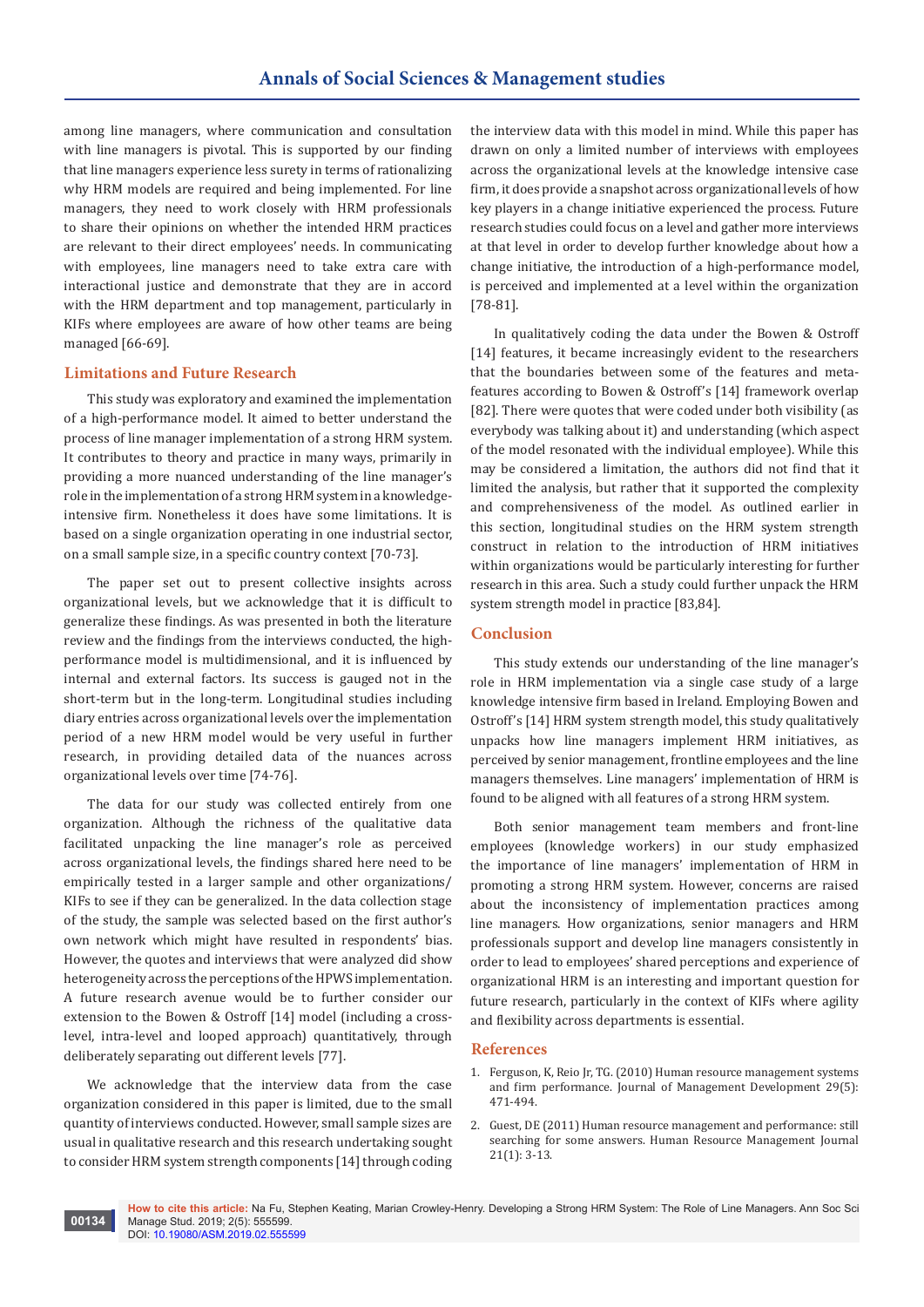- 3. [Meena, K, Vanka, S \(2017\) Developing an empirical typology of diver](https://www.emeraldinsight.com/doi/abs/10.1108/JMD-02-2016-0031)[sity-oriented human resource management practices. Journal of Man](https://www.emeraldinsight.com/doi/abs/10.1108/JMD-02-2016-0031)[agement Development 36\(7\): 915-929.](https://www.emeraldinsight.com/doi/abs/10.1108/JMD-02-2016-0031)
- 4. [Obedgiu, V \(2017\) Human resource management, historical perspec](https://www.emeraldinsight.com/doi/abs/10.1108/JMD-12-2016-0267)[tives, evolution and professional development. Journal of Management](https://www.emeraldinsight.com/doi/abs/10.1108/JMD-12-2016-0267)  [Development 36\(8\): 986-990.](https://www.emeraldinsight.com/doi/abs/10.1108/JMD-12-2016-0267)
- 5. Wright, P, Nishii, LH (2013) Strategic HRM and Organizational Behavior: Integrating Multiple Levels of Analysis. In D. Guest, J. Paauwe, and P. Wright (Eds.), HRM and Performance: Achievements and Challenges, 97–110. Chichester: John Wiley & Sons. England.
- 6. [Jiang, K, Takeuchi, Lepak, DP, et al. \(2013\) Where Do We Go from Here?](http://repository.ust.hk/ir/Record/1783.1-59710)  [New Perspectives on the Black Box in Strategic Human Resource Man](http://repository.ust.hk/ir/Record/1783.1-59710)[agement Research. Journal of Management Studies 50\(8\): 1448–1480.](http://repository.ust.hk/ir/Record/1783.1-59710)
- 7. [Bondarouk, T, Kees Looise, J, Lempsink \(2009\) Framing the Implemen](https://www.emeraldinsight.com/doi/abs/10.1108/00483480910978009)[tation of HRM Innovation: HR Professionals vs Line Managers in a Con](https://www.emeraldinsight.com/doi/abs/10.1108/00483480910978009)[struction Company. Personnel Review 38\(5\): 472-491.](https://www.emeraldinsight.com/doi/abs/10.1108/00483480910978009)
- 8. [Bos-Nehles, AC, Van Riemsdijk, MJ, Kees Looise \(2013\) Employee Per](https://onlinelibrary.wiley.com/doi/abs/10.1002/hrm.21578)[ceptions of Line Management Performance: Applying the AMO Theory](https://onlinelibrary.wiley.com/doi/abs/10.1002/hrm.21578)  [to Explain the Effectiveness of Line Managers' HRM Implementation.](https://onlinelibrary.wiley.com/doi/abs/10.1002/hrm.21578)  [Human Resource Management 52\(6\): 861–877.](https://onlinelibrary.wiley.com/doi/abs/10.1002/hrm.21578)
- 9. [Kilroy, J, Dundon, T \(2015\) The Multiple Faces of Front-Line Managers:](https://www.emeraldinsight.com/doi/abs/10.1108/ER-06-2014-0071)  [A Preliminary Examination of FLM Styles and Reciprocated Employee](https://www.emeraldinsight.com/doi/abs/10.1108/ER-06-2014-0071)  [Outcomes. Employee Relations 37\(4\): 410-427.](https://www.emeraldinsight.com/doi/abs/10.1108/ER-06-2014-0071)
- 10. [Den Hartog, DN, Boon, Verburg, Croon, et al. \(2013\) HRM, Communica](https://journals.sagepub.com/doi/pdf/10.1177/0149206312440118)[tion, Satisfaction, and Perceived Performance A Cross-Level Test. Jour](https://journals.sagepub.com/doi/pdf/10.1177/0149206312440118)[nal of Management 39\(6\): 1637–1665.](https://journals.sagepub.com/doi/pdf/10.1177/0149206312440118)
- 11. Ulrich, D (2009) HR Transformation. Chicago: McGraw-Hill, USA.
- 12. [Whittaker, S, Marchington, M \(2003\) Devolving HR Responsibility to](https://www.emeraldinsight.com/doi/abs/10.1108/01425450310475847)  [the Line: Threat, Opportunity or Partnership? Employee Relations](https://www.emeraldinsight.com/doi/abs/10.1108/01425450310475847)  [25\(3\): 245-261.](https://www.emeraldinsight.com/doi/abs/10.1108/01425450310475847)
- 13. U lrich, D, Brockbank, W (2005) The HR Value Proposition. Boston Mass.: Harvard Business Review, USA.
- 14. Bowen, DE, Ostroff, C (2004) Understanding HRM–firm Performance Linkages: The Role of the 'strength' of the HRM System. Academy of Management Review 29(2): 203–221.
- 15. [Bos-Nehles, AC, Bondarouk, TV \(2012\) How Line Management Inten](https://epdoc.utsp.utwente.nl/83712/)[tions Become Employee Perceptions: Conceptualization of the Role of](https://epdoc.utsp.utwente.nl/83712/)  [Frames in HRM System Strength. In: XIII Workshop dei Docenti e dei](https://epdoc.utsp.utwente.nl/83712/)  [Ricercatori di Organizzazione Aziendale \(WOA 2012\), Verone Italy.](https://epdoc.utsp.utwente.nl/83712/)
- 16. [Alvesson, M \(2000\) Social Identity and The Problem of Loyalty in](https://onlinelibrary.wiley.com/doi/abs/10.1111/1467-6486.00218)  [Knowledge-Intensive Companies. Journal of Management Studies](https://onlinelibrary.wiley.com/doi/abs/10.1111/1467-6486.00218)  [37\(8\): 1101–1124.](https://onlinelibrary.wiley.com/doi/abs/10.1111/1467-6486.00218)
- 17. [Fu, N \(2015\) The Role of Relational Resources in the Knowledge Man](https://journals.sagepub.com/doi/abs/10.1177/0018726714543479)[agement Capability and Innovation of Professional Service Firms. Hu](https://journals.sagepub.com/doi/abs/10.1177/0018726714543479)[man Relations 68\(5\): 731–764.](https://journals.sagepub.com/doi/abs/10.1177/0018726714543479)
- 18. [Swart, J, Kinnie, N \(2003\) Sharing Knowledge in Knowledge-intensive](https://onlinelibrary.wiley.com/doi/abs/10.1111/j.1748-8583.2003.tb00091.x)  [Firms. Human Resource Management Journal 13\(2\): 60–75.](https://onlinelibrary.wiley.com/doi/abs/10.1111/j.1748-8583.2003.tb00091.x)
- 19. [George, Zahra, Wheatley, KK, Khan, et al. \(2001\) The Effects of Alliance](https://www.sciencedirect.com/science/article/pii/S1047831001000372)  [Portfolio Characteristics and Absorptive Capacity on Performance: A](https://www.sciencedirect.com/science/article/pii/S1047831001000372)  [Study of Biotechnology Firms. The Journal of High Technology Manage](https://www.sciencedirect.com/science/article/pii/S1047831001000372)[ment Research 12\(2\): 205–226.](https://www.sciencedirect.com/science/article/pii/S1047831001000372)
- 20. [Colquitt, Conlon, Wesson, Porter, CO, et al. \(2001\) Justice at the Mil](https://www.ncbi.nlm.nih.gov/pubmed/11419803)[lennium: A Meta-Analytic Review of 25 Years of Organizational Justice](https://www.ncbi.nlm.nih.gov/pubmed/11419803)  [Research. Journal of Applied Psychology 86\(3\): 425–445.](https://www.ncbi.nlm.nih.gov/pubmed/11419803)
- 21. [Adams, JS \(1965\) Inequity in Social Exchange. Advances in Experimen](https://www.sciencedirect.com/science/article/pii/S0065260108601082)[tal Social Psychology 2: 267-299.](https://www.sciencedirect.com/science/article/pii/S0065260108601082)
- 22. [Leventhal, GS \(1980\) What Should Be Done with Equity Theory?, In KJ](https://link.springer.com/chapter/10.1007/978-1-4613-3087-5_2)  [Gergen, MS Greenberg, RH Willis \(Eds.\), Social Exchange 27–55.](https://link.springer.com/chapter/10.1007/978-1-4613-3087-5_2)
- 23. [Leventhal, GS, Karuza, Fry, WR, et al. \(1980\) Beyond Fairness: A Theory](https://www.scienceopen.com/document?vid=5a6ffa4c-e524-44d7-a621-81cd64ad255c)  [of Allocation Preferences. In G. Mikula \(ed\). Justice and Social Interac](https://www.scienceopen.com/document?vid=5a6ffa4c-e524-44d7-a621-81cd64ad255c)[tion, pp. 167–218.](https://www.scienceopen.com/document?vid=5a6ffa4c-e524-44d7-a621-81cd64ad255c)
- 24. [Greenberg, J \(1990\) Employee Theft as a Reaction to Underpayment](https://psycnet.apa.org/record/1991-07467-001)  [Inequity: The Hidden Cost of Pay Cuts. Journal of Applied Psychology](https://psycnet.apa.org/record/1991-07467-001)  [75\(5\): 561.](https://psycnet.apa.org/record/1991-07467-001)
- 25. [Heffernan, M, Dundon, T \(2016\) Cross-level effects of high-perfor](https://onlinelibrary.wiley.com/doi/10.1111/1748-8583.12095)[mance work systems \(HPWS\) and employee well-being: the mediating](https://onlinelibrary.wiley.com/doi/10.1111/1748-8583.12095)  [effect of organisational justice. Human Resource Management Journal,](https://onlinelibrary.wiley.com/doi/10.1111/1748-8583.12095)  [26\(2\): 211-231.](https://onlinelibrary.wiley.com/doi/10.1111/1748-8583.12095)
- 26. [Shen, J, Benson, Huang, B \(2014\) High-Performance Work Systems and](https://onlinelibrary.wiley.com/doi/abs/10.1002/hrm.21614)  [Teachers' Work Performance: The Mediating Role of Quality of Work](https://onlinelibrary.wiley.com/doi/abs/10.1002/hrm.21614)[ing Life. Human Resource Management 53\(5\): 817–833.](https://onlinelibrary.wiley.com/doi/abs/10.1002/hrm.21614)
- 27. [Kim, W, Mauborgne, R \(2003\) Fair Process: Managing in the Knowledge](https://hbr.org/2003/01/fair-process-managing-in-the-knowledge-economy)  [Economy. \[online\] Harvard Business Review. USA.](https://hbr.org/2003/01/fair-process-managing-in-the-knowledge-economy)
- 28. Gerstner, CR, Day, DV (1997) Meta-Analytic Review of Leader–member Exchange Theory: Correlates and Construct Issues. Journal of Applied Psychology 82(6): 827–844.
- 29. [Harney, B, Jordan, C \(2008\) Unlocking the Black Box: Line Managers](https://www.emeraldinsight.com/doi/abs/10.1108/17410400810867508)  [and HRM-Performance in a Call Centre Context. International Journal](https://www.emeraldinsight.com/doi/abs/10.1108/17410400810867508)  [of Productivity and Performance Management 57\(4\): 275–296.](https://www.emeraldinsight.com/doi/abs/10.1108/17410400810867508)
- 30. [Purcell, J, Hutchinson, S \(2007\) Front-line Managers as Agents in the](https://onlinelibrary.wiley.com/doi/abs/10.1111/j.1748-8583.2007.00022.x)  [HRM-performance Causal Chain: Theory, Analysis and Evidence. Hu](https://onlinelibrary.wiley.com/doi/abs/10.1111/j.1748-8583.2007.00022.x)[man Resource Management Journal 17\(1\): 3–20.](https://onlinelibrary.wiley.com/doi/abs/10.1111/j.1748-8583.2007.00022.x)
- 31. [Tuckey, MR, Bakker, AB, Dollard, et al. \(2012\) Empowering Leaders Op](https://www.ncbi.nlm.nih.gov/pubmed/22409390)[timize Working Conditions for Engagement: A Multilevel Study. Journal](https://www.ncbi.nlm.nih.gov/pubmed/22409390)  [of Occupational Health Psychology 17\(1\): 15–27.](https://www.ncbi.nlm.nih.gov/pubmed/22409390)
- 32. Greenhaus, JH, Parasuraman, Wormley, WM (1990) Effects of Race on Organizational Experiences, Job Performance Evaluations, and Career Outcomes. Academy of Management Journal 33(1): 64–86.
- 33. [Thompson, M, Heron, P \(2005\) The Difference a Manager Can Make:](http://eureka.sbs.ox.ac.uk/1633/)  [Organizational Justice and Knowledge Worker Commitment. The In](http://eureka.sbs.ox.ac.uk/1633/)[ternational Journal of Human Resource Management 16\(3\): 383–404.](http://eureka.sbs.ox.ac.uk/1633/)
- 34. [McDermott, AM, Conway, Rousseau, Flood, et al. \(2013\) Promoting Ef](https://onlinelibrary.wiley.com/doi/abs/10.1002/hrm.21529)[fective Psychological Contracts through Leadership: The Missing Link](https://onlinelibrary.wiley.com/doi/abs/10.1002/hrm.21529)  [between HR Strategy and Performance. Human Resource Management](https://onlinelibrary.wiley.com/doi/abs/10.1002/hrm.21529)  [52\(2\): 289–310.](https://onlinelibrary.wiley.com/doi/abs/10.1002/hrm.21529)
- 35. [Brower, HH, Schoorman, FD, Tan \(2000\) A Model of Relational Lead](https://www.sciencedirect.com/science/article/pii/S1048984300000400)[ership: The Integration of Trust and Leader–member Exchange. The](https://www.sciencedirect.com/science/article/pii/S1048984300000400)  [Leadership Quarterly 11\(2\): 227–250.](https://www.sciencedirect.com/science/article/pii/S1048984300000400)
- 36. [Caldwell, Hayes, Bernal, Karri, R \(2008\) Ethical Stewardship–Impli](https://link.springer.com/article/10.1007/s10551-006-9320-1)[cations for Leadership and Trust. Journal of Business Ethics 78\(1-2\):](https://link.springer.com/article/10.1007/s10551-006-9320-1)  [153–164.](https://link.springer.com/article/10.1007/s10551-006-9320-1)
- 37. [Conway, E, Monks, K \(2011\) Change from below: The Role of Middle](https://onlinelibrary.wiley.com/doi/abs/10.1111/j.1748-8583.2010.00135.x)  [Managers in Mediating Paradoxical Change. Human Resource Manage](https://onlinelibrary.wiley.com/doi/abs/10.1111/j.1748-8583.2010.00135.x)[ment Journal 21\(2\): 190–203.](https://onlinelibrary.wiley.com/doi/abs/10.1111/j.1748-8583.2010.00135.x)
- 38. Stake, RE (1994) Case Studies. In N Denzin, YS Lincoln (Eds) Handbook of Qualitative Research 236-247. Thousand Oaks, California: Sage, USA.
- 39. Stake, RE (1998) Case Studies. In N. Denzin, Lincoln. YS (Eds) Strategies of Qualitative Inquiry, 86-109. Thousand Oaks, California: Sage, USA.
- 40. Guba, E, Lincoln, Y (1982) Epistemological and Methodological Bases of Naturalistic Inquiry. ECTJ 30(4): 233-252.
- 41. [Bergadaa, M \(1990\) The Role of Time in the Action of the Consumer.](https://academic.oup.com/jcr/article-abstract/17/3/289/1822542?redirectedFrom=fulltext)  [Journal of Consumer Research 17\(3\): 289.](https://academic.oup.com/jcr/article-abstract/17/3/289/1822542?redirectedFrom=fulltext)
- 42. Robson, C (2011) Real world research. (1st edn). Chichester, West Sussex: Wiley, England.
- 43. Easterby-Smith, M, Thorpe, Lowe, A (2002) Management Research: An Introduction, (2nd edn). London: Sage, England.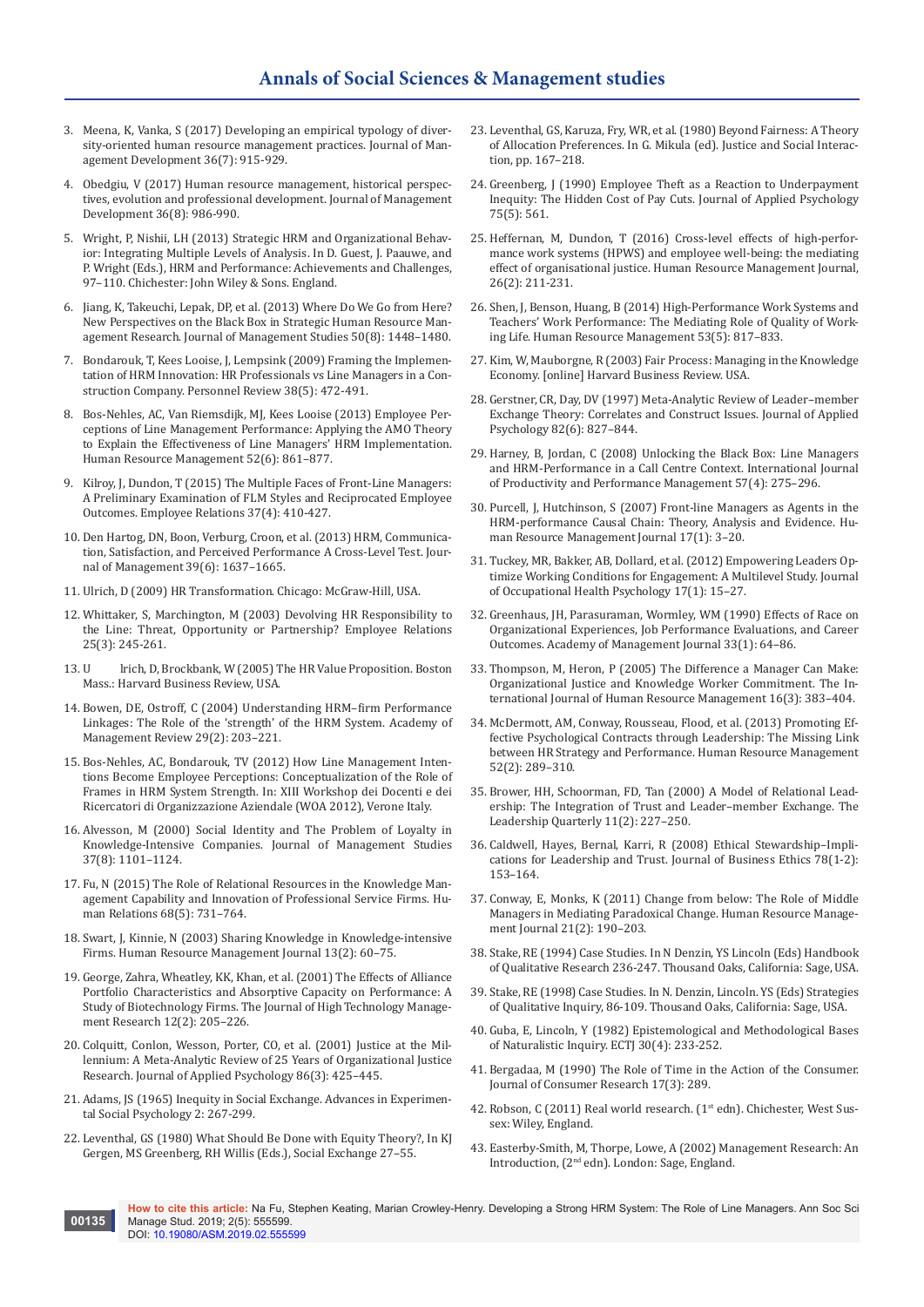- 44. [McCracken, G \(1988\) The Long Interview: Qualitative Research Meth](https://us.sagepub.com/en-us/nam/the-long-interview/book2627)[ods. Beverly Hills: Sage, USA.](https://us.sagepub.com/en-us/nam/the-long-interview/book2627)
- 45. [Mason, J \(2002\) Qualitative Researching, \(2](https://uk.sagepub.com/en-gb/eur/qualitative-researching/book244365)<sup>nd</sup> edn). Sage, London.
- 46. Kvale, S, Brinkmann, S (2009) Interviews: Learning the Craft of Qualitative Research Interviewing. Sage: London.
- 47. Smith, J, Larkin, M, Flowers, P (2008) Doing interpretative phenomenological analysis. (1<sup>st</sup> edn). Sage, London.
- 48. Ritchie, J, Spencer, L (1994) Qualitative data analysis for applied policy research. In: A. Bryman and B. Burgess, ed., Analyzing qualitative data, (1st edn). London: Routledge, pp. 173-194.
- 49. Ritchie, Spencer, Bryman, Burgess, RG (1994) Analysing Qualitative Data. Routledge, London.
- 50. Farndale, E, Sanders, K (2017) Conceptualizing HRM System Strength Through a Cross-Cultural Lens, The International Journal of Human Resource Management 28(1): 132-148.
- 51. [Datta, DK, Guthrie, JP, Wright et al. \(2005\) Human Resource Manage](https://journals.aom.org/doi/abs/10.5465/amj.2005.15993158?journalCode=amj)[ment and Labor Productivity: Does Industry Matter. Academy of Man](https://journals.aom.org/doi/abs/10.5465/amj.2005.15993158?journalCode=amj)[agement Journal 48\(1\): 135–145.](https://journals.aom.org/doi/abs/10.5465/amj.2005.15993158?journalCode=amj)
- 52. [Gant, Ichniowski, C, Shaw, K \(2002\) Social Capital and Organizational](https://www.gsb.stanford.edu/faculty-research/publications/social-capital-organizational-change-high-involvement-traditional-work)  [Change in High-Involvement and Traditional Work Organizations. Jour](https://www.gsb.stanford.edu/faculty-research/publications/social-capital-organizational-change-high-involvement-traditional-work)[nal of Economics and Management Strategy 11\(2\): 289–328.](https://www.gsb.stanford.edu/faculty-research/publications/social-capital-organizational-change-high-involvement-traditional-work)
- 53. [Takeuchi, Lepak, DP, Wang, Takeuchi, et al. \(2007\) An Empirical Ex](https://www.ncbi.nlm.nih.gov/pubmed/17638466)[amination of the Mechanisms Mediating between High-Performance](https://www.ncbi.nlm.nih.gov/pubmed/17638466)  [Work Systems and the Performance of Japanese Organizations. Journal](https://www.ncbi.nlm.nih.gov/pubmed/17638466)  [of Applied Psychology 92\(4\): 1069.](https://www.ncbi.nlm.nih.gov/pubmed/17638466)
- 54. [Takeuchi, R, Chen, Lepak, DP \(2009\) Through the Looking Glass of a](https://papers.ssrn.com/sol3/papers.cfm?abstract_id=1362242)  [Social System: Cross-Level Effects of High-Performance Work Systems](https://papers.ssrn.com/sol3/papers.cfm?abstract_id=1362242)  [on Employees' Attitudes. Personnel Psychology 62\(1\): 1–29.](https://papers.ssrn.com/sol3/papers.cfm?abstract_id=1362242)
- 55. [Liao, Toya, Lepak, DP, Hong, et al. \(2009\) Do They See Eye to Eye? Man](https://www.ncbi.nlm.nih.gov/pubmed/19271796)[agement and Employee Perspectives of High-Performance Work Sys](https://www.ncbi.nlm.nih.gov/pubmed/19271796)[tems and Influence Processes on Service Quality. Journal of Applied](https://www.ncbi.nlm.nih.gov/pubmed/19271796)  [Psychology 94\(2\): 371-391.](https://www.ncbi.nlm.nih.gov/pubmed/19271796)
- 56. [Batt, R \(2002\) Managing Customer Services: Human Resource Prac](https://www.jstor.org/stable/3069383)[tices, Quit Rates, and Sales Growth. Academy of Management Journal](https://www.jstor.org/stable/3069383)  [45\(3\): 587–597.](https://www.jstor.org/stable/3069383)
- 57. [Collins, CJ, Smith, KG \(2006\) Knowledge Exchange and Combination:](https://journals.aom.org/doi/full/10.5465/amj.2006.21794671)  [The Role of Human Resource Practices in the Performance of High-Tech](https://journals.aom.org/doi/full/10.5465/amj.2006.21794671)[nology Firms. Academy of Management Journal 49\(3\): 544–560.](https://journals.aom.org/doi/full/10.5465/amj.2006.21794671)
- 58. Chow, HIS, Gong, Y (2010) The Linkage of HRM and Knowledge-Related Performance in China's Technology-Intensive Industries. The International Journal of Human Resource Management 21(8): 1289–1306.
- 59. [Fu, N \(2013\) Exploring the Impact of High-Performance Work Sys](https://psycnet.apa.org/record/2013-35970-004)[tems in Professional Service Firms: A Practices-Resources-Uses-Per](https://psycnet.apa.org/record/2013-35970-004)[formance Approach. Consulting Psychology Journal: Practice and Re](https://psycnet.apa.org/record/2013-35970-004)[search 65\(3\): 240–257.](https://psycnet.apa.org/record/2013-35970-004)
- 60. [Fu, Flood, P Bosak, J Morris, O'Regan, et al. \(2013\) Exploring the Per](https://www.emeraldinsight.com/doi/abs/10.1108/SCM-04-2012-0118)[formance Effect of High Performance Work System on Service Supply](https://www.emeraldinsight.com/doi/abs/10.1108/SCM-04-2012-0118)  [Chain in Professional Service Firms. Supply Chain Management: An In](https://www.emeraldinsight.com/doi/abs/10.1108/SCM-04-2012-0118)[ternational Journal 18\(3\): 292–307.](https://www.emeraldinsight.com/doi/abs/10.1108/SCM-04-2012-0118)
- 61. [Evans, WR, Davis, WD \(2005\) High-Performance Work Systems and Or](https://journals.sagepub.com/doi/abs/10.1177/0149206305279370?journalCode=joma)[ganizational Performance: The Mediating Role of Internal Social Struc](https://journals.sagepub.com/doi/abs/10.1177/0149206305279370?journalCode=joma)[ture. Journal of Management 31\(5\): 758–775.](https://journals.sagepub.com/doi/abs/10.1177/0149206305279370?journalCode=joma)
- 62. Armstrong, M, Taylor, S (2014) Armstrong's Handbook of Human Resource Management Practice. Kogan Page Publishers: London, UK.
- 63. Becker, B, Huselid, MA (1998) High Performance Work Systems and Firm Performance: A Synthesis of Research and Managerial Implications. In G. R. Ferris (Ed.), Research in Personnel and Human Resource Management, 16, 53-101. JAI Press: Greenwich, England.
- 64. Beer, M, Eisenstat, R, Foote, N (2009) High commitment, high performance. (1st edn). San Francisco, CA: Jossey-Bass, Spain. pp.19, 29, 40, 213.
- 65. Chen, Y, Hsu, Yip, F (2011) Friends or Rivals: Comparative Perceptions of Human Resource and Line Managers on Perceived Futoure Firm Performance. The International Journal of Human Resource Management 22(8): 1703-1722.
- 66. [Chen, CJ, Huang, JW \(2009\) Strategic Human Resource Practices and In](https://www.sciencedirect.com/science/article/abs/pii/S0148296308000192)[novation Performance-The Mediating Role of Knowledge Management](https://www.sciencedirect.com/science/article/abs/pii/S0148296308000192)  [Capacity. Journal of Business Research 62\(1\): 104–114.](https://www.sciencedirect.com/science/article/abs/pii/S0148296308000192)
- 67. CIPD (2014) Sustainable Organization Performance Factsheets CIPD.
- 68. [Combs, Liu, Hall, Ketchen, D \(2006\) How Much do High-Performance](https://onlinelibrary.wiley.com/doi/full/10.1111/j.1744-6570.2006.00045.x)  [Work Practices Matter? A Meta-Analysis of their Effects on Organiza](https://onlinelibrary.wiley.com/doi/full/10.1111/j.1744-6570.2006.00045.x)[tional Performance. Personnel Psychology 59\(3\): 501-528.](https://onlinelibrary.wiley.com/doi/full/10.1111/j.1744-6570.2006.00045.x)
- 69. [Delery, JE, Doty, DH \(1996\) Modes of Theorizing in Strategic Human](https://journals.aom.org/doi/abs/10.5465/256713?journalCode=amj)  [Resource Management: Tests of Universalistic, Contingency, and Con](https://journals.aom.org/doi/abs/10.5465/256713?journalCode=amj)[figurational Performance Predictions. Academy of Management Jour](https://journals.aom.org/doi/abs/10.5465/256713?journalCode=amj)[nal 39\(4\): 802–835.](https://journals.aom.org/doi/abs/10.5465/256713?journalCode=amj)
- 70. [Fu, Flood, Bosak, Morris, O'Regan, et al. \(2015\) How Do High Perfor](https://www.emeraldinsight.com/doi/abs/10.1108/ER-10-2013-0155)[mance Work Systems Influence Organizational Innovation in Profes](https://www.emeraldinsight.com/doi/abs/10.1108/ER-10-2013-0155)[sional Service Firms? Employee Relations 37\(2\): 209–231.](https://www.emeraldinsight.com/doi/abs/10.1108/ER-10-2013-0155)
- 71. Guthrie, JP (2001) High-Involvement Work Practices, Turnover, and Productivity: Evidence from New Zealand. Academy of Management Journal 44(1): 180-190.
- 72. [Huselid, MA \(1995\) The Impact of Human Resource Management Prac](https://journals.aom.org/doi/10.5465/256741)[tices on Turnover, Productivity, and Corporate Financial Performance.](https://journals.aom.org/doi/10.5465/256741)  [Academy of Management Journal 38\(3\): 635–672.](https://journals.aom.org/doi/10.5465/256741)
- 73. [Lepak, Hui Liao, Yunhyung Chung, Erika E, Harden, et al. \(2006\) A Con](https://www.emeraldinsight.com/doi/abs/10.1016/S0742-7301%2806%2925006-0)[ceptual Review of Human Resource Management Systems in Strategic](https://www.emeraldinsight.com/doi/abs/10.1016/S0742-7301%2806%2925006-0)  [Human Resource Management Research. In JJ Martocchio \(Ed.\), Re](https://www.emeraldinsight.com/doi/abs/10.1016/S0742-7301%2806%2925006-0)[search in Personnel and Human Resources Management 25: 217–271.](https://www.emeraldinsight.com/doi/abs/10.1016/S0742-7301%2806%2925006-0)
- 74. MacDuffie, JP (1995) Human Resource Bundles and Manufacturing Performance: Organizational Logic and Flexible Production Systems in the World Auto Industry. Industrial & Labor Relations Review 48(2): 197–221.
- 75. [Messersmith, JG, Guthrie, JP \(2010\) High Performance Work Systems in](https://onlinelibrary.wiley.com/doi/pdf/10.1002/hrm.20342)  [Emergent Organizations: Implications for Firm Performance. Human](https://onlinelibrary.wiley.com/doi/pdf/10.1002/hrm.20342)  [Resource Management 49\(2\): 241–264.](https://onlinelibrary.wiley.com/doi/pdf/10.1002/hrm.20342)
- 76. [Nishii, LH, Lepak, DP, Schneider, et al. \(2008\) Employee Attributions](https://onlinelibrary.wiley.com/doi/abs/10.1111/j.1744-6570.2008.00121.x)  [of the 'why' of HR Practices: Their Effects on Employee Attitudes and](https://onlinelibrary.wiley.com/doi/abs/10.1111/j.1744-6570.2008.00121.x)  [Behaviors, and Customer Satisfaction. Personnel Psychology 61\(3\):](https://onlinelibrary.wiley.com/doi/abs/10.1111/j.1744-6570.2008.00121.x)  [503–545.](https://onlinelibrary.wiley.com/doi/abs/10.1111/j.1744-6570.2008.00121.x)
- 77. Ostroff, C, Bowen, DE (2000) Moving HR to a Higher Level: HR Practices and Organizational Effectiveness. In KJ Klein, SWJ Kozlowski (Eds.), Multilevel Theory, Research, and Methods in Organizations: Foundations, Extensions, and New Directions, 211–266. San Francisco, CA, US: Jossey-Bass, USA.
- 78. [O'Connor, EP, Crowley-Henry, M \(2017\) Exploring the Relationship be](https://link.springer.com/article/10.1007/s10551-017-3543-1)[tween Exclusive Talent Management, Perceived Organizational Justice](https://link.springer.com/article/10.1007/s10551-017-3543-1)  [and Employee Engagement: Bridging the Literature. Journal of Busi](https://link.springer.com/article/10.1007/s10551-017-3543-1)[ness Ethics. pp. 1-15.](https://link.springer.com/article/10.1007/s10551-017-3543-1)
- 79. [Paauwe, J \(2009\) HRM and Performance: Achievements, Methodolog](https://onlinelibrary.wiley.com/doi/full/10.1111/j.1467-6486.2008.00809.x)[ical Issues and Prospects. Journal of Management Studies 46\(1\): 129-](https://onlinelibrary.wiley.com/doi/full/10.1111/j.1467-6486.2008.00809.x) [142.](https://onlinelibrary.wiley.com/doi/full/10.1111/j.1467-6486.2008.00809.x)
- 80. [Pate, J, Martin, G, Staines et al. \(2000\) Exploring the relationship be](https://onlinelibrary.wiley.com/doi/abs/10.1002/1099-1697%28200012%299%3A8%3C481%3A%3AAID-JSC513%3E3.0.CO%3B2-G)[tween psychological contracts and organizational change: a process](https://onlinelibrary.wiley.com/doi/abs/10.1002/1099-1697%28200012%299%3A8%3C481%3A%3AAID-JSC513%3E3.0.CO%3B2-G)  [model and case study evidence. Strategic Change 9\(8\): 481-493.](https://onlinelibrary.wiley.com/doi/abs/10.1002/1099-1697%28200012%299%3A8%3C481%3A%3AAID-JSC513%3E3.0.CO%3B2-G)
- 81. Richard, OC, Johnson, NB (2001) Strategic Human Resource Management Effectiveness and Firm Performance. International Journal of Human Resource Management 12(2): 299–310.